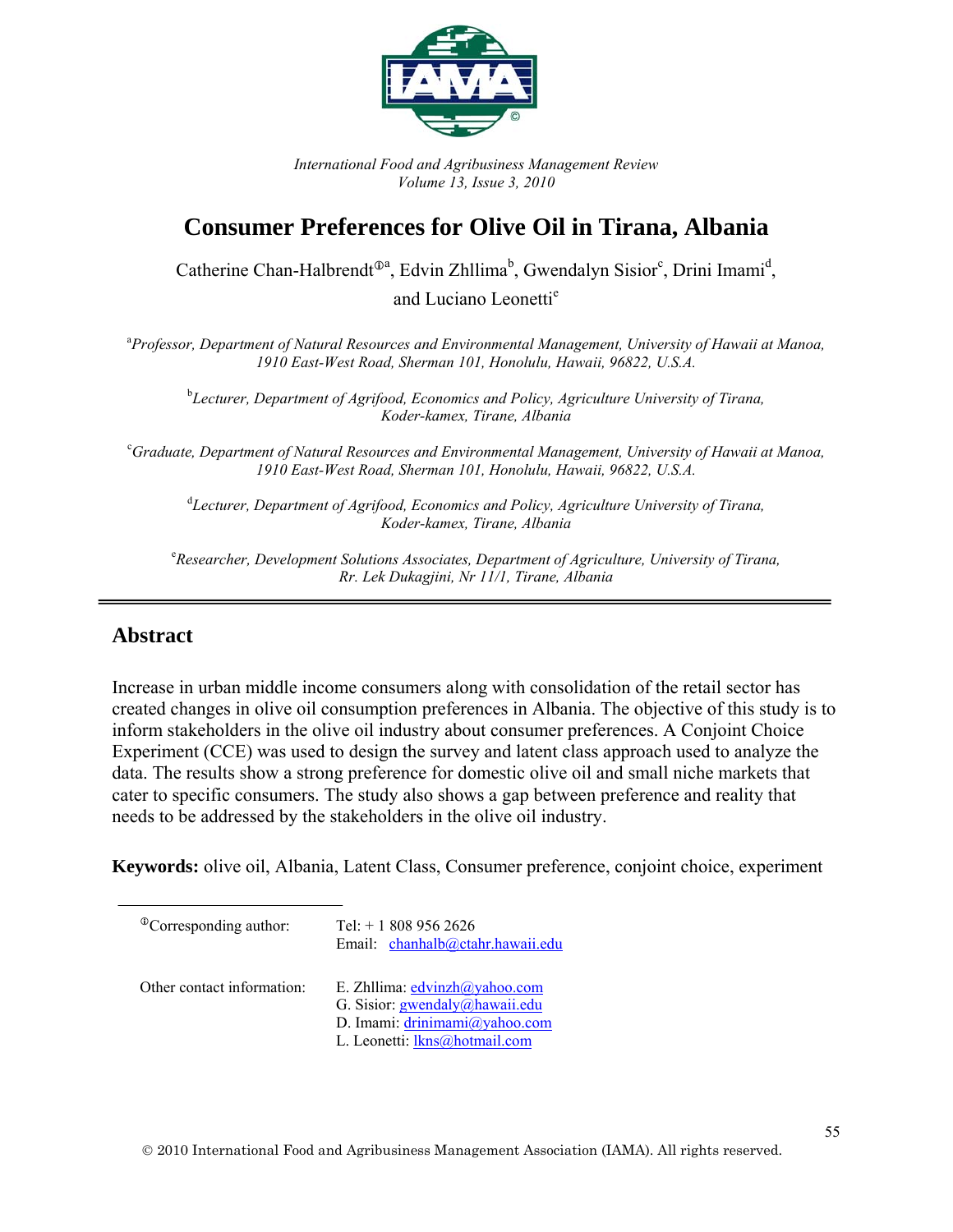# **Introduction**

In recent years, Albania has seen a rapid change in its citizens' consumptive behaviors and life styles due to economic growth, improvement in the standard of living, fast urbanization and trade liberalization in the country. One consequence of this has been the gradual segmentation of the food and beverage market, similar to what has been seen in other transitioning countries (Berisha and Mara 2005, World Bank 2007). The transition from a centrally planned socialist economy to a market oriented economy has also given rise to a larger urban middle-income class of consumers. The food demand from the emerging urban middle-income consumers, combined with the gradual consolidation of the retail sector and the recent establishment of the first supermarket chains, has strong implications for the agrifood industry, which in the past has been almost exclusively based on price (Leonetti et al. 2009).

The transitioning economy, the new class of consumers and the change in the food retail sector has added to the change in consumer behavior and consumption preferences. Particularly, the demand for olive oil, an important component of the Albanian diet, has also been changing in recent years. In fact, olive oil contribution to Albanian fat consumption has been increasing in the last two decades. In 2003, Albanians consumed approximately 4.21 kg of olive oil per capita per year, though this is still less than the popular olive oil consuming countries such as Greece (15.62kg), Italy (13.14kg) and Spain (11.72kg) (Grigg 2002, FAO 2003).

Accompanying the increase in olive oil consumption in Albanian, domestic production of olive and olive oil production has also increased. In the 1980s, Albania produced an average of 3,000 tons of olive oil per year. By the 1990s, the average annual production of olive oil rose to almost 4,000 tons per year. In recent years, olive tree stock has exhibited an approximately 5% increase per year, though annual olive oil production varied substantially, ranging from 3,454 to 8,979 tons of olive oil (see Table 1). The variations are due to changes in yield and importing olives from neighboring countries.

| <b>Items</b>                                          | 2004   | 2005   | 2006   | 2007   | 2008   |
|-------------------------------------------------------|--------|--------|--------|--------|--------|
| Olive trees in production (000)                       | 3,429  | 3.488  | 3,603  | 3.728  | 4,179  |
| Olive output (tons)                                   | 58,700 | 30,160 | 40,195 | 28.120 | 56,200 |
| Olive oil production from<br>processing plants (tons) | 4.036  | 3.454  | 4.985  | 8.979  | 5,634  |
| Olive Oil Imports (tons)                              | 1.110  | 906    | 842    | 930    | 1,075  |

**Table 1.** Olive Trees, Olive Oil Production and Imports, in Albania.

**Source:** International Olive Oil Council 2009

Studies have shown that olive oil production is profitable in Albania but does not have a comparative advantage globally (Mane and Kapaj 2009, DSA 2008). However, even though Albanian olive trees in production have been increasing, on average, in recent years, Albania continues to import significant amounts of olive oil. These imports are mainly from neighboring countries such as Italy, which supplies about 90% of Albania's imported olive, the rest is from Greece and other European Union (EU) countries. Albania imports about 1,000 tons of olive oil per year (see Table 1). The import levels in recent years have been oscillating in response to the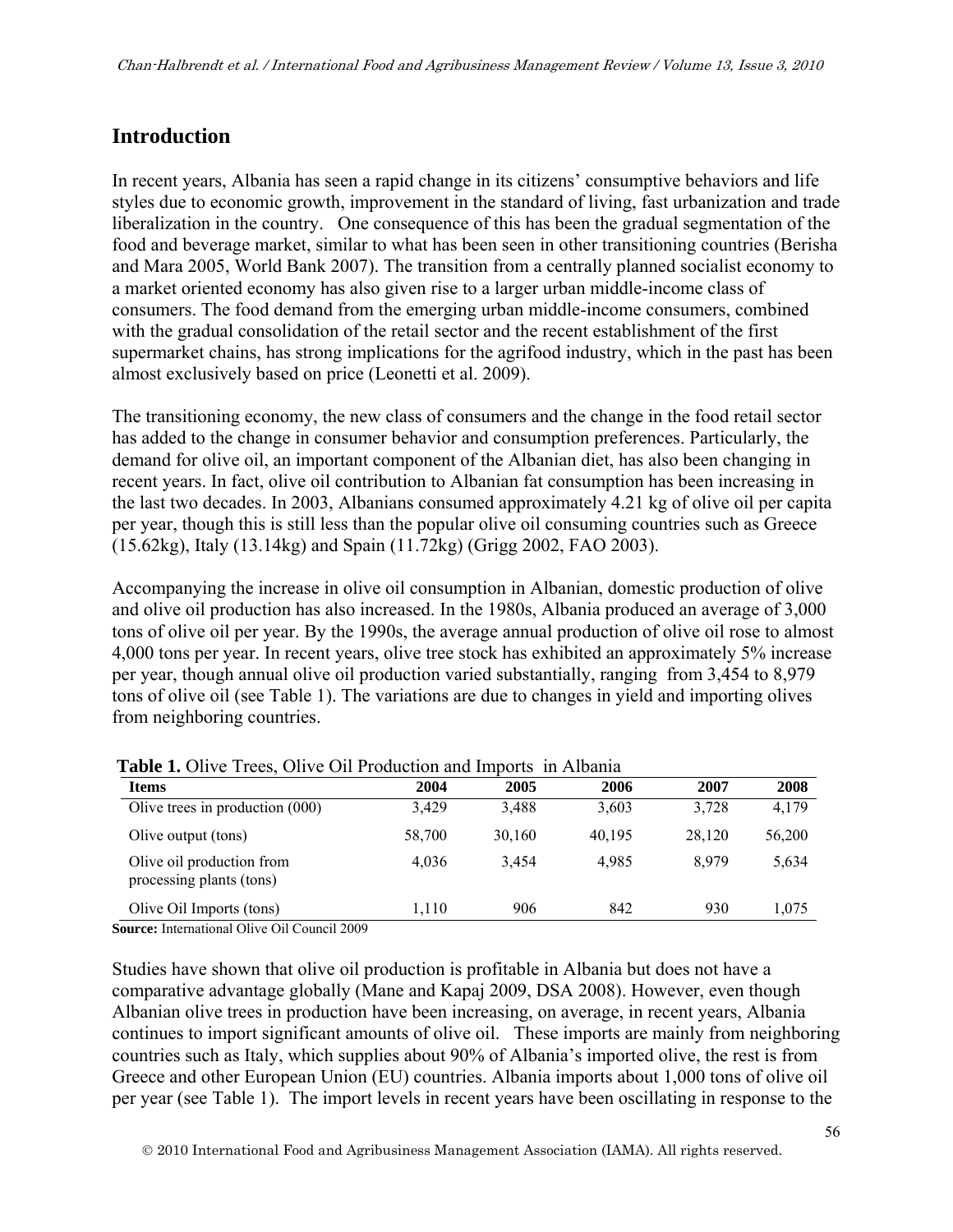domestic olive oil production as low production means more imports to meet demands with a lagged time of a year. Although domestic production has increased after the drop in levels, imported olive oil levels still show an increase. Recently the upswing in imports suggests higher consumption and/or preference for imported olive oil.

Based on the importance of the olive oil in the diet of Albanians and the historical role in supplying the domestic demand, the olive oil industry has been targeted as a top strategic sector for growth and development by the Albanian government. The rationale for prioritizing the olive oil industry for growth is as follows: (1) olive production is a traditionally produced crop, (2) there are many farmers growing olives (40,000 farms); and (3) potential for export (MAFCP 2007).

As the country continues to increase production, knowledge of consumer preferences for olive oil could greatly assist in the domestic olive oil marketing and import substitution. Recent studies on the Albanian olive oil industry have focused on the analysis of supply (DSA 2008; Skreli et al. 2009) with a paucity of studies on consumer preferences for olive oil. Understanding consumer preferences has become more important for olive and olive oil industry stakeholders as that knowledge could help in synchronizing production and marketing of these products. The olive oil industry and the Albanian government could benefit from a study on consumer preferences of olive oil attributes, as this information could assist in the development of possible strategies for market segmentation, suitable pricing, product development and standardization and adequate promotion and advertising.

Therefore, the purpose of this research is to determine consumer olive oil preferences. Specifically, the objectives are to determine the product characteristics or attributes that consumers prefer and to determine consumer types based on their preferences. To accomplish those objectives, this study will design and conduct a conjoint choice experiment survey and analyze the data using latent class analysis to determine olive oil attribute preferences and significant socio-demographics of olive oil consumers by class.

# **Methodology**

## *Conjoint Choice Experiment (CCE)*

The conjoint analysis derives from the theoretical basis established by Lancaster (1966) in which the utility of a product is based on the bundle of attributes it has. CCE was developed by Louviere and Woodworth (1983) and originally used in the market research and transport literature (Hensher 1994). Recently, it has been used as a method for conducting surveys for consumer preferences for environmental amenities such as woodland caribou habitat enhancement in Canada (Adamowicz et al., 1996), preferences for deer stalking trips in Scotland (Bullock et al., 1998), and remnant vegetation in Queensland (Blamey et. al. 1999).

The utility of any good is derived from the characteristics of the good rather than the good itself (Lancaster 1966). The CCE is based on the idea that a good can be described by its attributes or characteristics and by the levels of those attributes. There are several advantages to using CCE over traditional conjoint analysis. First, the design of sets of attributes can mimic a change in the product, allowing measurements of tradeoffs that respondents quantify by choosing one attribute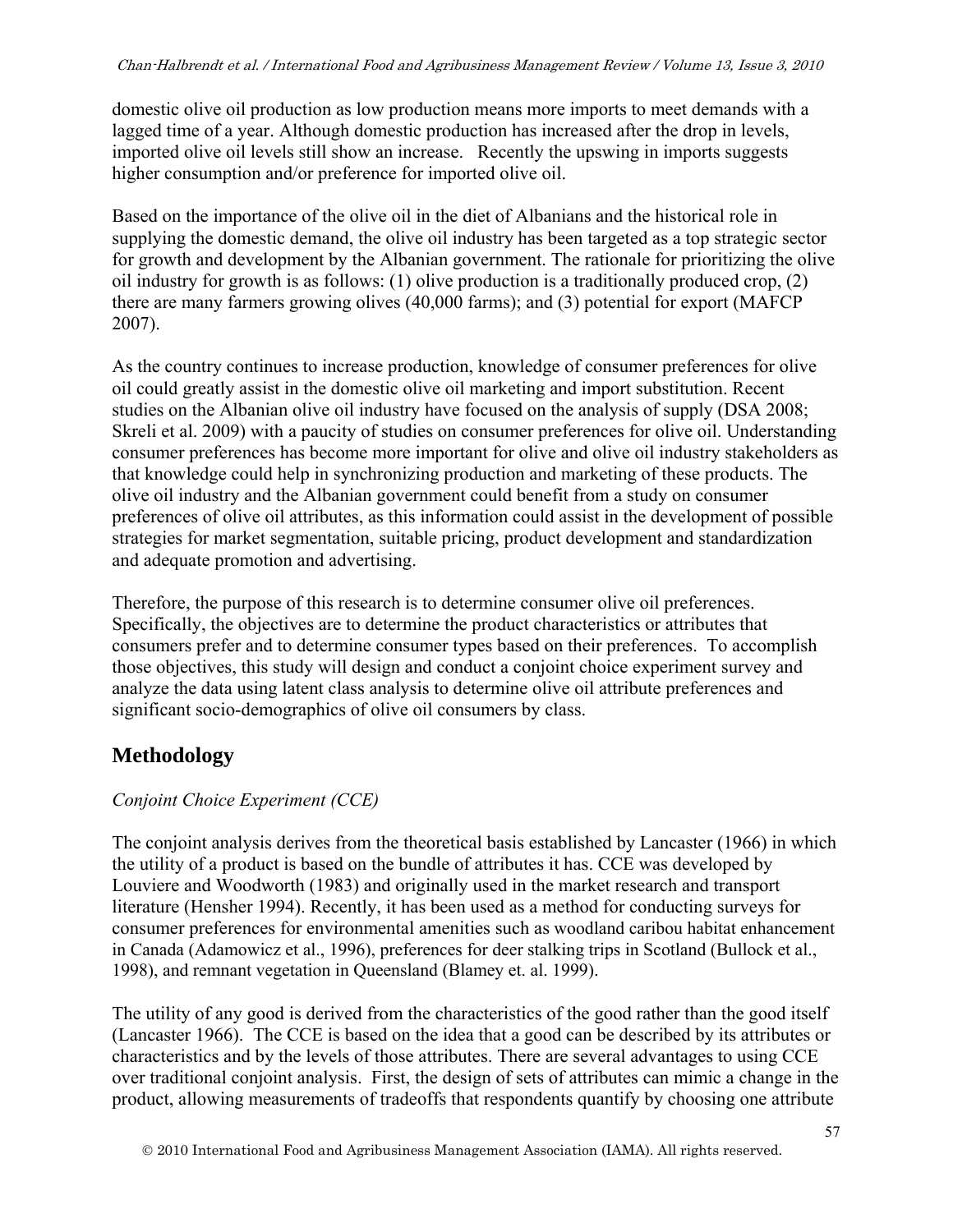over another. In addition, the survey design allows for the estimation of monetary values when including price as one of the attributes. Furthermore, the method allows researchers to quantify the product attribute's utilities based on the choices the respondents made. Finally, CCE uses discrete choices for choosing among pairs of product profiles, rather than rating or ranking ten or 12 product profiles at one time, thereby reducing respondent's fatigue as is often seen with traditional conjoint analysis.

There are two disadvantages to using CCE. The first is that respondents repeat similar tasks of choosing a profile from a set of two profiles. The respondent may "catch on" and give biased answers. The recommended number of choice set is between 12 – 18 tasks or choice sets (Johnson and Orme 2003), but to minimize that possibility of bias, the number of choice sets was reduced to only 12 per respondent in this study. The second disadvantage to CCE is that there are no incentives to encourage people to participate in the study. However, olive oil is a staple part of the Albanian diet and respondents are more likely to participate if they are familiar with the product. Overall, the advantages of CCE far outweigh its disadvantages.

There are five stages for developing a conjoint choice experiment (Green and Wind 1975, Cattin and Wittink 1982, Halbrendt et al. 1991). The stages for this study are shown in Table 2.

| <b>Stage</b> |                                   | <b>Description</b>                                                                                                               |
|--------------|-----------------------------------|----------------------------------------------------------------------------------------------------------------------------------|
|              | Selection of<br>attributes        | Attributes were selected based on a focus group input and an extensive literature review                                         |
|              | Assignment of<br>attribute levels | Attribute levels were determined by literature reviews and by focus group comprised of<br>experts in the field                   |
|              | Construction of<br>choice sets    | The SSI Web program using the Random Method that incorporated orthogonal array<br>was used to create the profiles in the survey. |
| 4            | Data Collection                   | Survey was conducted via face-to-face interviews over the course of 3 days                                                       |
|              | Data analysis                     | Data is analyzed with latent class approach using Latent Gold 4.0 software                                                       |

| Table 2. Stages for a Conjoint Choice Experiment and Analysis |  |  |  |  |  |  |  |
|---------------------------------------------------------------|--|--|--|--|--|--|--|
|---------------------------------------------------------------|--|--|--|--|--|--|--|

The first and second stages of CCE are to determine the attributes and their levels, respectively. Different studies have used several techniques for determining the most relevant product attributes such as focus group interviews, in-depth interviews or means-end chain analysis (Krystallis and Ness, 2005). For this study we chose to determine the attributes through extensive literature review on choice criterion for observing consumer preferences (Siskos et al. 2001, Sandalidou et al, 2002, Goering 1985, Ga'zquez-Abadand Sa'nchez-Perez 2009) and a focus group of experts in the field. As a result, five attributes were chosen for olive oil: (1) type, (2) origin, (3) place of purchase, (4) taste, and (5) price. For each attribute, levels were chosen through a focus group comprised of experts in the field. The selected attributes and levels are shown in Table 3

**Table 3.** Olive Oil Attributes and Their Levels

| <b>Attributes</b>          |               | <b>Levels</b> |        |
|----------------------------|---------------|---------------|--------|
| Type                       | Extra Virgin  | Virgin        | Normal |
| Origin                     | Import        | Domestic      |        |
| Place of Purchase          | Shop (Local)  | Supermarket   |        |
| Taste                      | <b>Bitter</b> | Pungent       |        |
| Price/ ltr (Albanian Leks) | 400           | 650           | 900    |

2010 International Food and Agribusiness Management Association (IAMA). All rights reserved.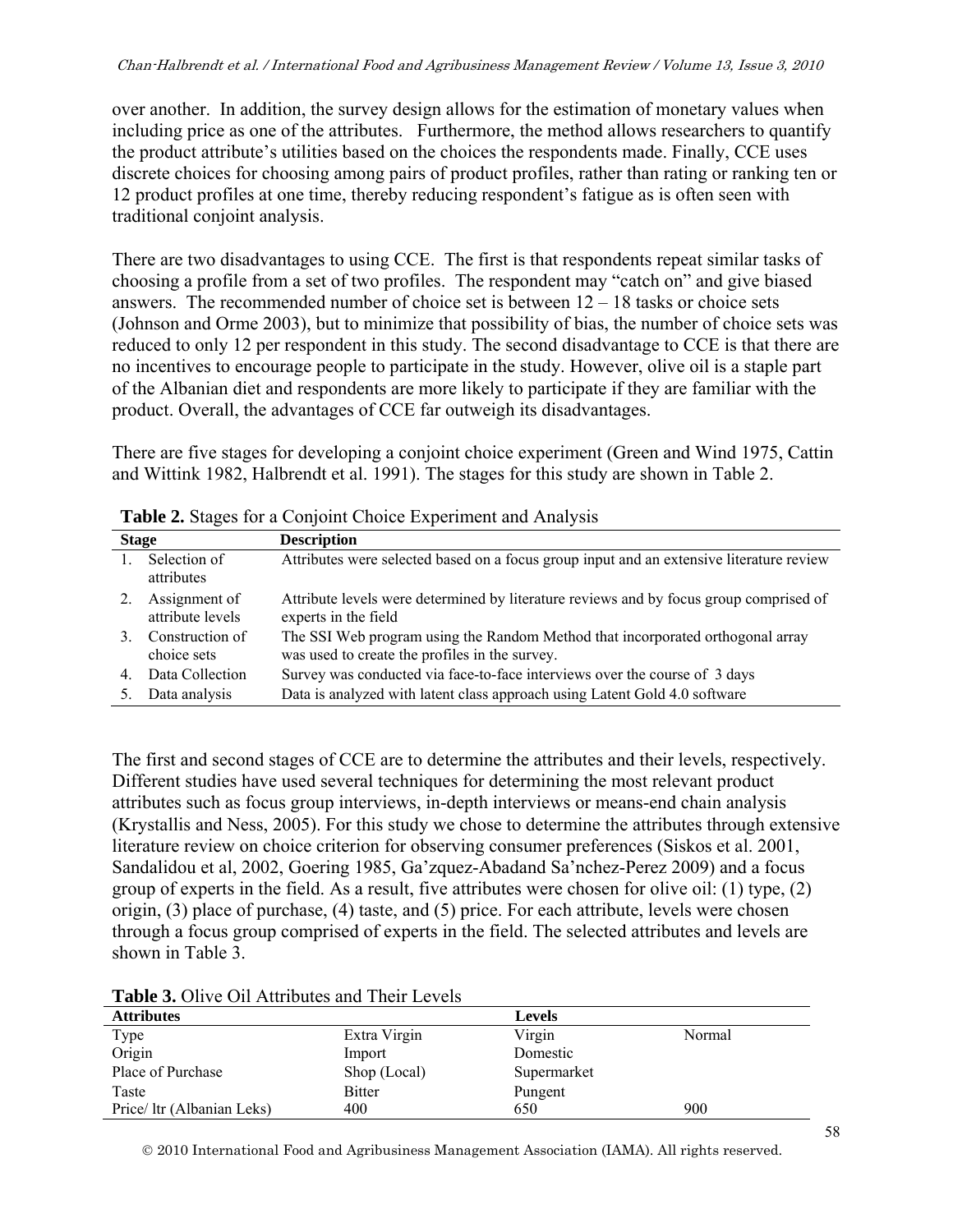The third stage of designing the CCE involves construction of choice sets. Olive oil product profiles are constructed by selecting one level from each attribute and combining across all attributes. In this study, there are five attributes, of which three have two levels (origin, place of purchase and taste), while type and price have three levels each. Thus, the number of possible profiles totaled 2x2x2x3x3 or 72. A complete factorial design would use all the 72 profiles, which is impractical for respondents to evaluate at one time. The most commonly used method of constructing fractional factorial design in conjoint measurement is the orthogonal array. Orthogonal arrays build on Graeco-Latin squares by developing highly fractionated designs in which the scenario profiles are selected so that the independent contributions of all main effects are balanced, assuming negligible interactions (Green and Wind 1975). From all possible profiles, pairs of profiles were randomly developed and separated into 7 sets with 12 pairs each using software developed by Sawtooth, Inc. Having only 12 pairs to evaluate from ensures the duration of the surveying exercise does not adversely impact a respondent's responses through biased responses as mentioned above.

For each of the seven versions of the survey there are two parts. The first part consists of choosing the12 choice sets and the second part is additional questions that include the sociodemographic details of each respondent. A sample choice set is given in Table 4.

| <b>Attributes</b>         | <b>Product A</b> | <b>Product B</b> |
|---------------------------|------------------|------------------|
| Type                      | Extra Virgin     | Normal           |
| Origin                    | Domestic         | Import           |
| Place of Purchase         | Supermarket      | Shop             |
| Taste                     | <b>Bitter</b>    | Pungent          |
| Price/ltr (Albanian Leks) | 900              | 400              |

**Table 4.** Example of a Pair of Olive Oil Profile Scenarios

The fourth stage is the data collection stage during which the surveys are conducted and data are collected from the respondents. The survey was conducted at the Tirana Municipality in June 2009. Tirana is the capital of Albania and the biggest urban market in the country, consisting of 30% of Albania's population. (INSTAT 2001). The capital's population is extremely diverse in terms of culture, religion and income.

The interviews were mainly conducted in the food retail market at "Pazari i Ri" in the central part of Tirana, which is visited by a wide variety of consumers. The market is divided into three areas according to three different levels of quality/price product combination. Both professional sellers and local farmers sell their products there. It also attracts people from the entire inner part of the city with different consuming behaviors (systematic and sporadic-weekend purchasing) and purchasing potentials (low, medium and high-income level). The focus group organized to determine the location of the study confirmed that this location is appropriate to obtain a representative sample for the Tirana Municipality as it was the only location that fits the criteria of surveying a wide variety of people within the context of monetary and time constraints for data collection. Figure 1 shows the location of the market "Pazari i Ri", as well as the distribution of poverty levels and population, in the Tirana Municipality.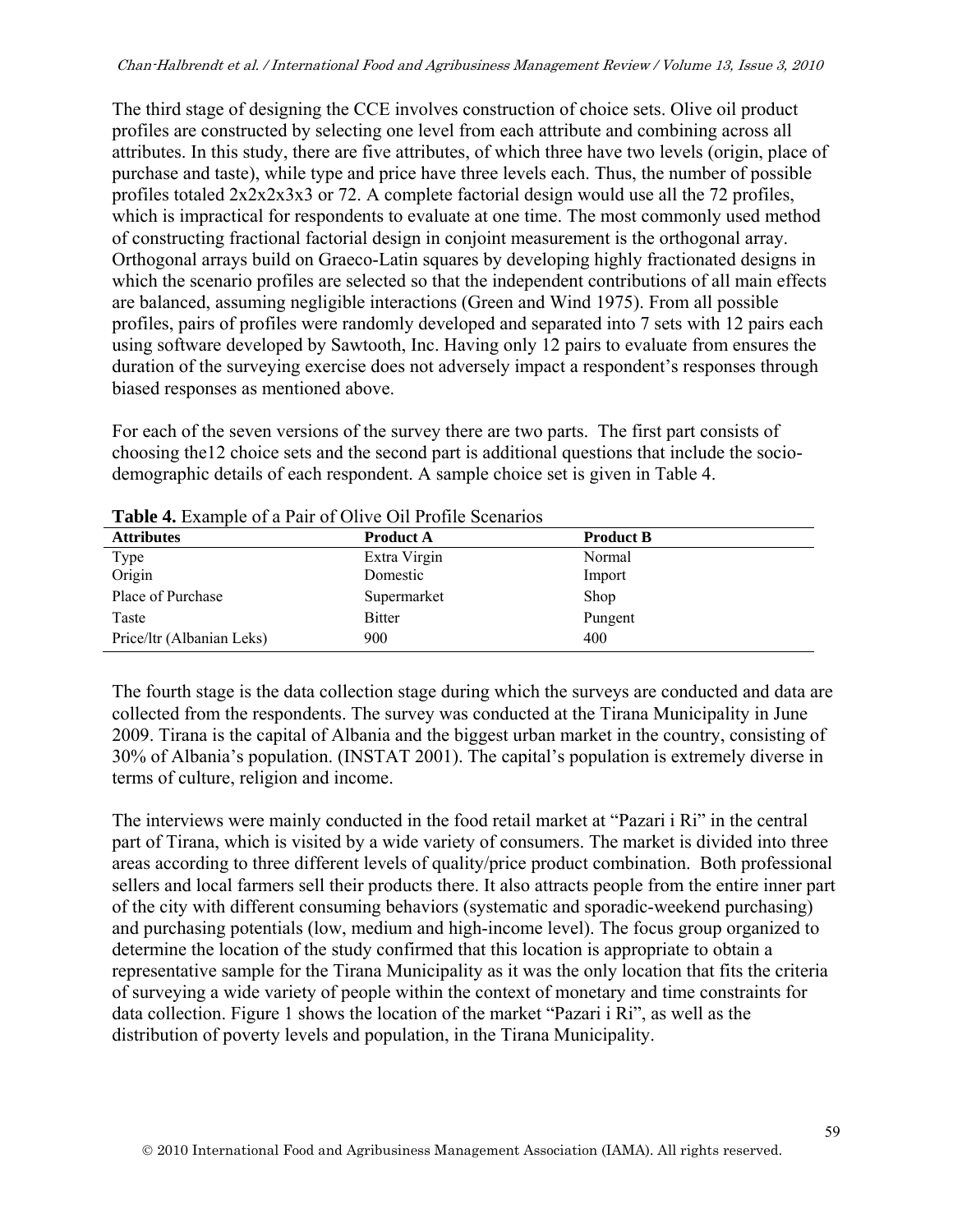

**Figure 1.** Distribution of population by mini-municipalities of Tirana and the poverty level **Source:** 2001 Census and LSMS 2002; \*Red color map represents % of people under the poverty line; \*Red circle shows Pazari i Ri location

Table 5 shows the socio-demographic comparison of Tirana's population with the sample population. In terms of gender and age, the sample is comparable to that of Tirana's population although there are some differences in terms of education. Disadvantaged people, such as people with lower incomes or lower education levels, are less likely to participate in surveys (Turrell et al. 2002). Hence, the higher education levels are found for the respondents as compared to Albania's population. Income was not included in the socio-demographics table, although it was included in the analysis. There was no available comparison of respondents' income levels. According to the survey, the majority of the survey respondent's household income earned was between 30,000 leks to 80,000 leks per month (\$300 to \$800 USD).

|           |             | <b>Respondents</b> | <b>Tirana Population</b> |
|-----------|-------------|--------------------|--------------------------|
|           |             | $(\%)$             | $(\%)$                   |
| Gender    | Female      | 48.04              | 50.14                    |
|           | Male        | 51.96              | 49.86                    |
| Age       | 18-24       | 9.80               | 12.89                    |
|           | $25 - 30$   | 13.24              | 7.66                     |
|           | $31 - 35$   | 10.78              | 10.74                    |
|           | 36-40       | 14.22              | 11.40                    |
|           | 41-45       | 13.24              | 11.75                    |
|           | $46 - 50$   | 10.78              | 10.48                    |
|           | 51-55       | 8.82               | 8.59                     |
|           | 56-60       | 7.84               | 6.67                     |
|           | 61-64       | 1.96               | 6.54                     |
|           | 65 and up   | 9.31               | 13.34                    |
| Education | Elementary  | 9.31               | 13.92                    |
|           | High School | 46.08              | 58.97                    |
|           | College     | 44.12              | 24.62                    |
|           | Other       | 0.49               |                          |

| Table 5. Socio-demographic Comparison of Survey Respondents with Tirana's Population |  |  |  |  |
|--------------------------------------------------------------------------------------|--|--|--|--|
|--------------------------------------------------------------------------------------|--|--|--|--|

**Source:** Institution of statistics, Republic of Tirana. Available at: http://www.instat.gov.al/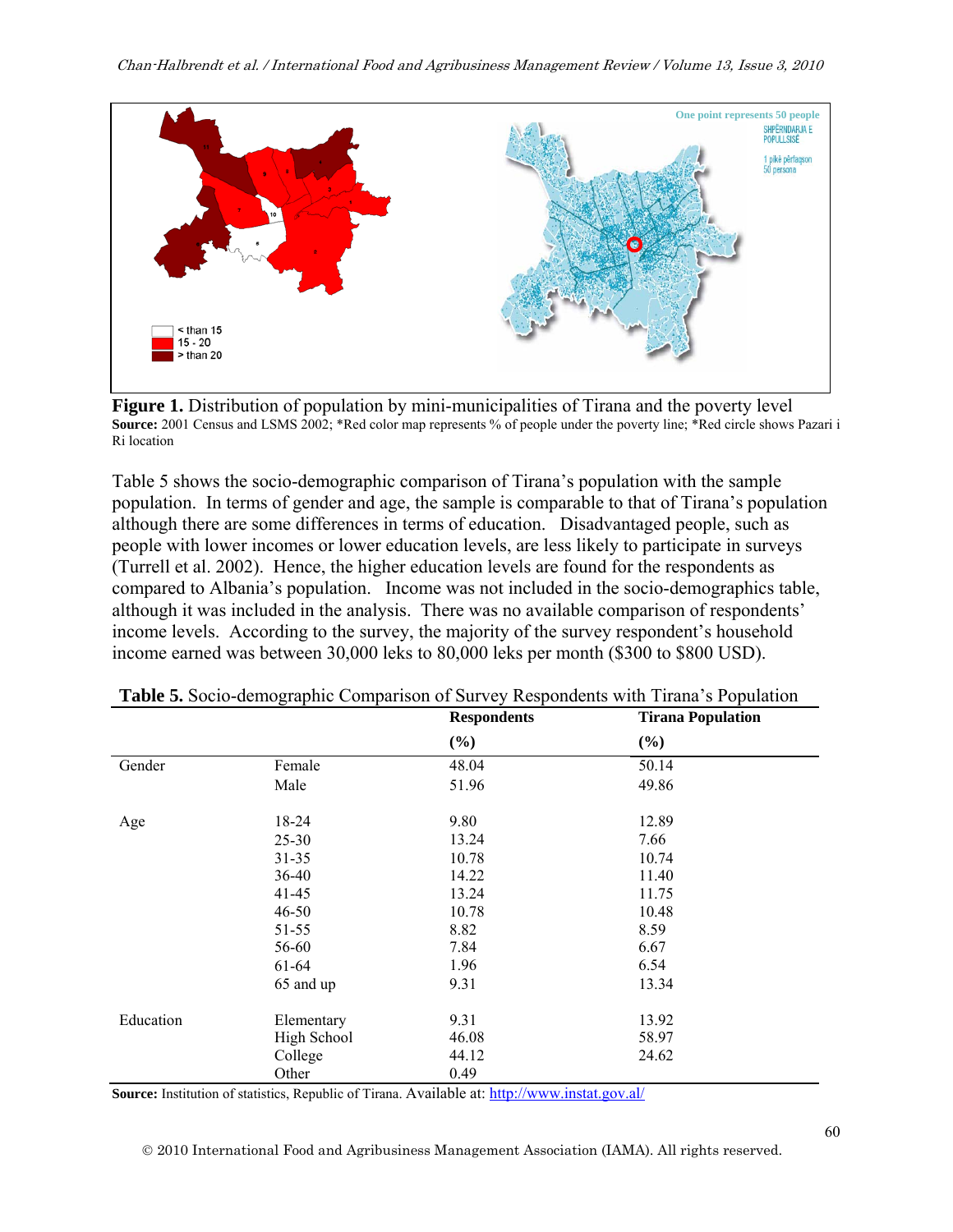According to Orme (2005), the sample size is determined using the following formula (nta /  $c \ge$ 500) for the latent class analysis (Johnson and Orme 2003) where *n* is the number of respondents, *t* is number of tasks per respondent, *a* is the profiles per task , and *c* is the maximum number of attribute levels. After factoring in the study's time and budget constraints, a total of 204 face-to-face surveys were conducted, thereby meeting the sample size requirements according to the above formula.

#### *Latent Class Analysis (LCA)*

After the data are collected, the fifth and final stage of a CCE is the latent class analysis. LCA is used to evaluate respondent choice behavior by capturing both observable attributes of choice and unobservable factors found in the heterogeneity of individuals' behavior (Greene and Hensher 2003; Milon and Scrogin 2006). In other words, respondents are placed into distinct classes (groups) based on their choices when answering the conjoint choice experiment questions. In LCA studies, the probability of making a specific choice among a pair of product profiles is based on the perceived value of product attributes, and covariates of respondents (such as respondent's age and education) (McFadden 1974). The value respondents placed on product attributes and respondents' socio-demographic factors were major factors evaluated in this study. In a conditional logit model, the probability  $(P_{ni})$  that individual n chooses profile i can be represented by the following equation (McFadden 1974):

(1) 
$$
P_{ni} = \frac{\exp(\eta X_{ni})}{\sum_{h=1}^{I} \exp(\eta X_{nh})}
$$

Where  $\eta$  denotes a scale parameter, usually normalized as 1.0.  $X_{ni}$  is the deterministic component that is assumed to be a linear function of explanatory variables. Equation (1) can be represented as equation (2) for LCA:

(2) 
$$
P_{ni} = \frac{\exp(\eta \beta Z_{ni})}{\sum_{h=1}^{I} \exp(\eta \beta Z_{nh})}
$$

Where  $Z_{ni}$  are explanatory variables of  $X_{ni}$ , including a profile-specific constant, product attribute of profile *i*, and socio-demographic factors of respondent *n*. *β* is a vector of estimated parameter coefficients.

In a latent class analysis, respondents are sorted into *M* classes (groups) in terms of individuals' choice of observable product attributes, and the unobservable heterogeneity among the respondents. The value of estimated parameter coefficient *β* is different from class to class because this parameter coefficient is expected to capture the unobservable heterogeneity among individuals (Greene and Hensher 2003). Then the choice probability of individual *n* belong to class  $m$  (m = 1, …, M) can be expressed as equation (3):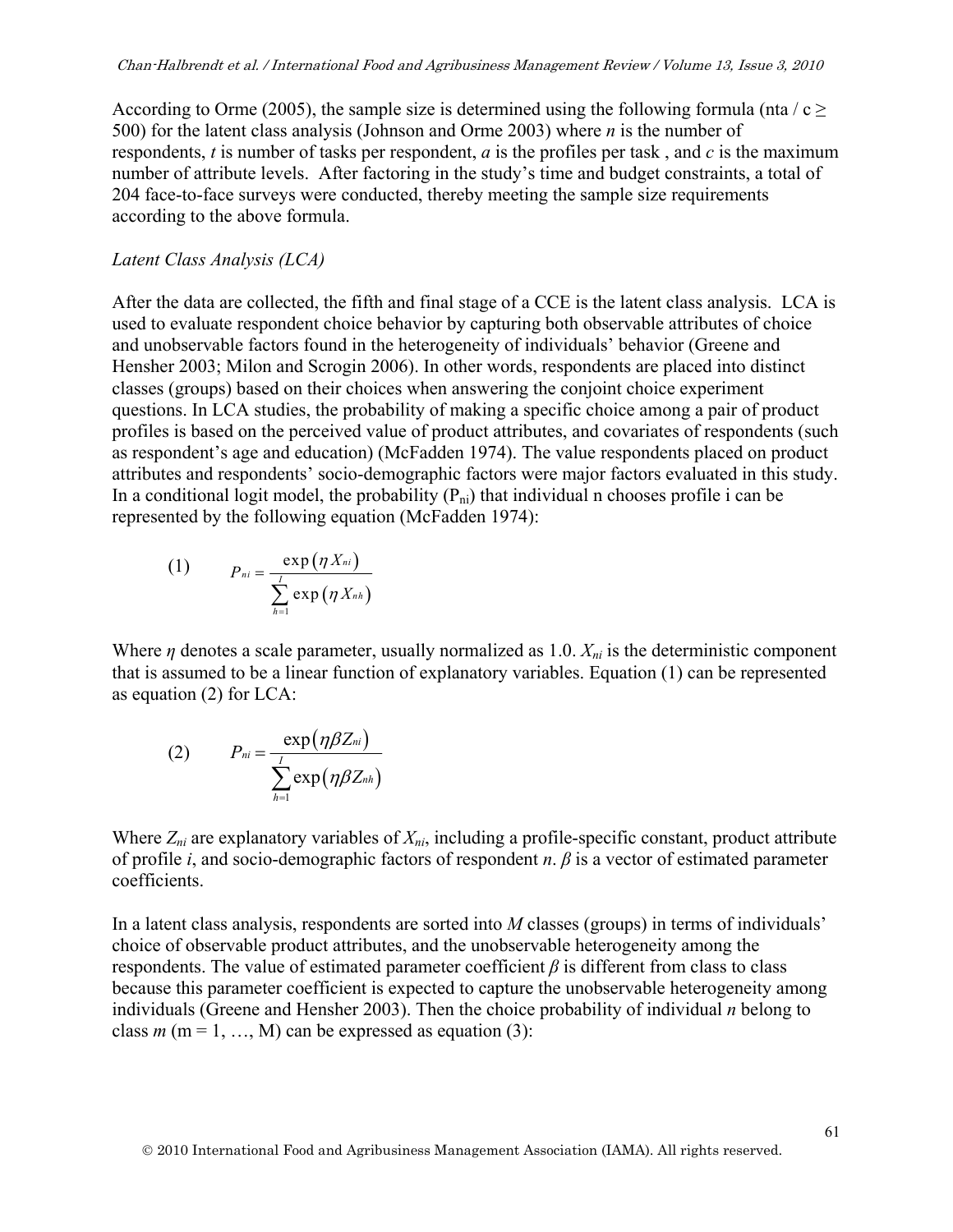(3) 
$$
P_{ni+m} = \frac{\exp(\eta_m \beta_m Z_{ni})}{\sum_{h=1}^{I} \exp(\eta_m \beta_m Z_{nk})}
$$

Where  $\eta_m$  is the class-specific scale parameter and  $\beta_m$  is the class-specific estimated utility parameter.

To begin the analysis, the number of classes needs to be determined using the Bayesian Information Criterion (BIC), the most commonly used criterion to assess model fit in LC analysis (Magidson and Vermunt 2003). The model with the lowest BIC value is the best in terms of number of classes when using the maximum likelihood estimation. The lowest BIC for this data was a 6-class model therefore the model with 6 classes were chosen for this study.

As mentioned above, the probability for individual *n* in class *m* choosing product profile *i*, P(*i*), is measured using two types of characteristics: (1) product attributes, including type (T), origin (O), place of purchase (P), taste (Tt), and price (C); and (2) individual socio-demographic factors, including gender (G), age (A), education (E), income (I), knowledge of different types of olive oil (K) and household size (H). The preference model is specified in equation (4).

(4) 
$$
P(i) = f(T, O, P, Tt, C, G, A, E, I, K, H)
$$

Qualitative attributes generally are presented by 'part-worth' or dummy variable specification in marketing studies (Halbrendt et al. 1995). In this case, where the attributes are qualitative, we used effects-coding specifications for the variables. These variables include: type, origin, place of purchase, taste, gender, education and knowledge of different types of olive oil. Price, age, income and household size attributes are treated as continuous variables.

## **Results**

Results of the model's parameters estimated for each of the six classes using the Latent Gold software are reported in Table 6. LCA assumes that not all the same parameters in each class have the same signs or significance due to the heterogeneity of the respondents. Each of the six classes is described in detail below. In regards to type, extra virgin olive oil is perceived as better quality than the other olive oil types due to its processing method and perceived health benefits associated with the type. The other attributes are specifically based on consumer preference without other levels being "better" than the other.

Class 1 has significant attributes all at the 0.05 level. The significant parameters are extra virgin olive oil, not normal type, domestic (+) and price (+) olive oil. This group can be considered a domestic, high quality preference group who is willing to pay more for their preferred olive oil.

Class 2 is not significantly influenced by type of olive oil when purchasing, but by the origin, place of purchase, and its taste and price. This group significantly prefers domestic (+) and not imports (significant at 0.05 level). They prefer to purchase their products at supermarkets and prefer pungent to bitter olive oil taste, (significant at the 0.10 level). The price  $(+)$  of olive oil is also significant (0.05 level). Thus, this class strongly prefers locally produced olive oil and is willing to pay higher prices at supermarkets for olive oil that are pungently flavored.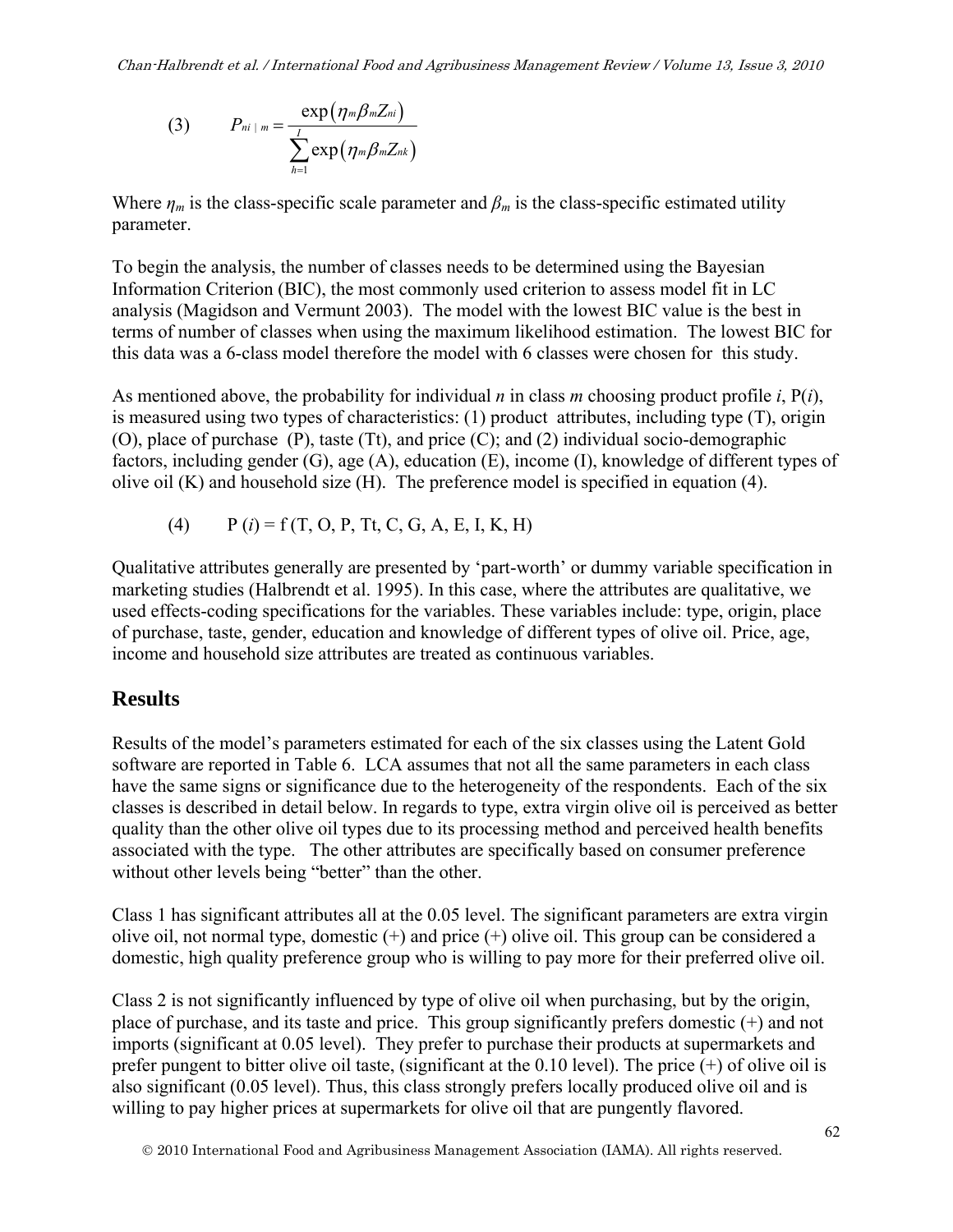| <b>radic v.</b> I didilición Estimatos |            |                    |                    |            |                    |             |                 |
|----------------------------------------|------------|--------------------|--------------------|------------|--------------------|-------------|-----------------|
| <b>Attributes</b>                      | Class1     | Class <sub>2</sub> | Class <sub>3</sub> | Class4     | Class <sub>5</sub> | Class6      | <b>Std. Dev</b> |
| <b>TYPE</b>                            |            |                    |                    |            |                    |             |                 |
| Extra Virgin                           | $0.130**$  | $-0.181$           | 0.023              | 0.007      | 0.535              | 9.488**     | 2.071           |
| Virgin                                 | 0.012      | 0.065              | 0.358              | 0.161      | 0.017              | $7.174**$   | 1.556           |
| Normal                                 | $-0.142**$ | 0.116              | $-0.380$           | $-0.168$   | $-0.552$           | $-16.662**$ | 3.620           |
|                                        |            |                    |                    |            |                    |             |                 |
| <b>ORIGIN</b>                          |            |                    |                    |            |                    |             |                 |
| Import                                 | $-0.12**$  | $-2.097**$         | $1.703**$          | $-0.300$   | $-0.281$           | $-0.271$    | 1.075           |
| Domestic                               | $0.12**$   | $2.0972**$         | $-1.703**$         | 0.300      | 0.281              | 0.271       | 1.075           |
|                                        |            |                    |                    |            |                    |             |                 |
| Place of Purchase                      |            |                    |                    |            |                    |             |                 |
| Shop                                   | 0.003      | $-0.223*$          | 0.015              | 0.357      | $-0.202$           | $-0.513$    | 0.182           |
| Supermarket                            | $-0.003$   | $0.223*$           | $-0.015$           | $-0.357$   | 0.202              | 0.513       | 0.182           |
|                                        |            |                    |                    |            |                    |             |                 |
| <b>TASTE</b>                           |            |                    |                    |            |                    |             |                 |
| Pungent                                | $-0.011$   | $0.278*$           | 0.021              | $-2.544**$ | $2.276**$          | $-0.182$    | 0.875           |
| <b>Bitter</b>                          | 0.011      | $-0.278*$          | $-0.021$           | $2.544**$  | $-2.276**$         | 0.182       | 0.875           |
|                                        |            |                    |                    |            |                    |             |                 |
| <b>PRICE</b>                           | $1.138**$  | 2.918**            | $2.971**$          | $3.428**$  | $2.113**$          | $-1.886$    | 1.237           |

**Table 6.** Parameter Estimates

\*\*Significant at the 0.05 level

\*Significant at the 0.10 level

Class 3 has two significant olive oil attributes: origin and price, both of which are significant at the 0.05 level. This group strongly prefers imported  $(+)$  and higher priced oil  $(+)$ . Taste, type and place of purchase have no impact in their oil purchases. Class 3 is a group, which is willing to pay higher prices for imported olive oil.

Class 4 is significantly affected by the attributes taste and price. This group prefers bitter olive oil  $(+)$  over pungent and higher priced olive oil  $(+)$ , both significant at the 0.05 level. This group is a bitter taste-preferring group, which is willing to pay higher prices for their preferred olive oil.

Similar to the previous class, taste and price are also the significant attributes for Class 5. However, they prefer pungently flavored olive oil (+) to bitter (-). They also prefer higher priced olive oils, with both attributes significant at the 0.05 level. This is a group with a preference for pungent olive oil and is willing to pay higher prices for their preferred olive oil.

Class 6 is statistically significant only for olive oil type. They have a strong preference for extra virgin olive oil, followed by virgin olive oil, but did not like normal olive oil (all significant at the 0.05 level). This group can be considered a quality only olive oil group, as none of the other attributes was considered significantly influential in their decision.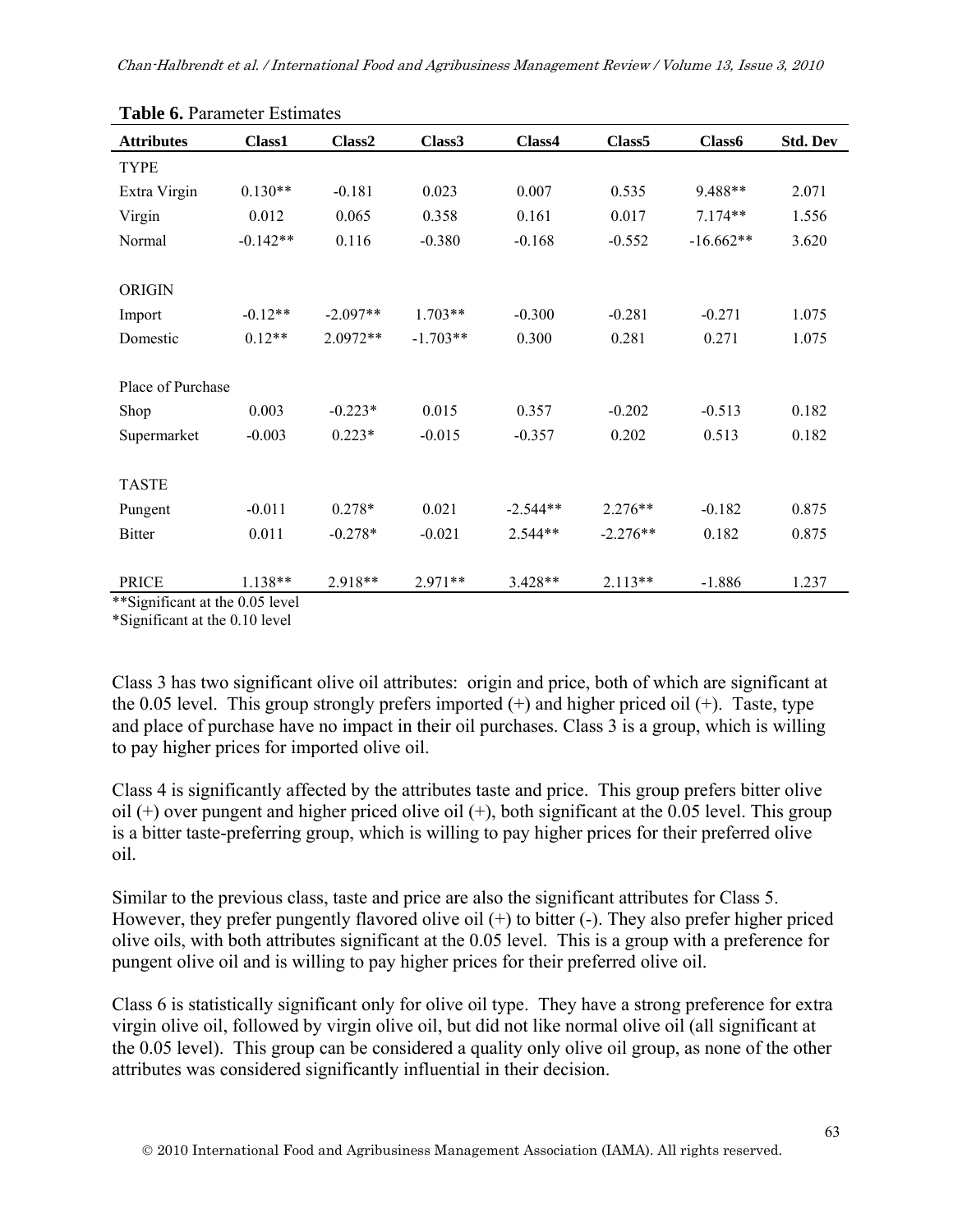Over all, the positive  $(+)$  sign for price from most of the classes of respondents was unexpected as it is assumed that people should prefer lower price. However, consumers often associate higher prices with better quality (Volckner and Hofmann 2007). The perceived quality associated with price may spur people to choose higher priced olive oils. This is similar to conjoint choice surveys for wine and olive oil for Italian consumers, where price had high significance on the consumer choices (Scarpa et al. 2004; Cicia et al. 2002).

Spain, Italy and Greece are well-known exporters of olive oil to Albania. It was expected that the preference would be for these imported olive oils. However, Albania also has a long history of cultivation and production of olive oil, which may account for the high preference for domestic olive oil (Classes 1 and 2), although some (Class 3) prefer imports. This is similar with surveys of Greek consumer behaviors (Krystallis and Ness 2005, Matsatsinis et al. 2007). It was also expected that people would choose extra virgin olive oil as their preferred type and this was true for Classes 1 and 6, which were the only classes that showed significance for this type. There was no sign expectation for olive oil taste as it varies depending on consumer preferences, and this was shown with classes 2 and 5 versus class 3 preferring opposite tasting oils. Place of purchase was not significant for any of the classes except Class 2 (0.10 level) and no specific sign was expected for this attribute as it is also a matter of preference and convenience for the consumer.

#### *Relative Importance (RI)*

The results of the estimated parameters above showed the significant attributes for each of the classes. However, using RI analysis, we show which attribute among all the attributes is the most important for each of the classes (Table 7). The method of estimating the RI is detailed by Halbrendt et al. (1995). The relative importance of attribute *i* (RIi) is measured by the ratio of the range of utility change estimates of different levels of the attribute *i* (UR<sub>i</sub>) over the sum of such ranges for all attributes of the product  $\sum \text{UR}_{i}$ .

(5) 
$$
RI_{\overline{r}} = 100 \times \frac{UR_i}{\sum_{i=1}^{n}UR_i}
$$

| Attribute         | Class 1 | Class 2 | Class 3       | Class 4 | Class 5 | Class $6$ |
|-------------------|---------|---------|---------------|---------|---------|-----------|
|                   |         |         | (Percentages) |         |         |           |
| Class Size        | 47.61   | 26.44   | 8.34          | 7.12    | 5.46    | 5.03      |
| Type              | 16.19   | 3.53    | 10.27         | 3.24    | 12.47   | 87.26     |
| Origin            | 14.32   | 49.88   | 47.39         | 5.90    | 6.45    | 1.81      |
| Place of Purchase | 0.34    | 5.29    | 0.42          | 7.02    | 4.64    | 3.43      |
| Taste             | 1.26    | 6.60    | 0.59          | 50.09   | 52.20   | 1.21      |
| Price             | 67.88   | 34.70   | 41.33         | 33.75   | 24.24   | 6.29      |

**Table 7.** Estimated Relative Importance of Attributes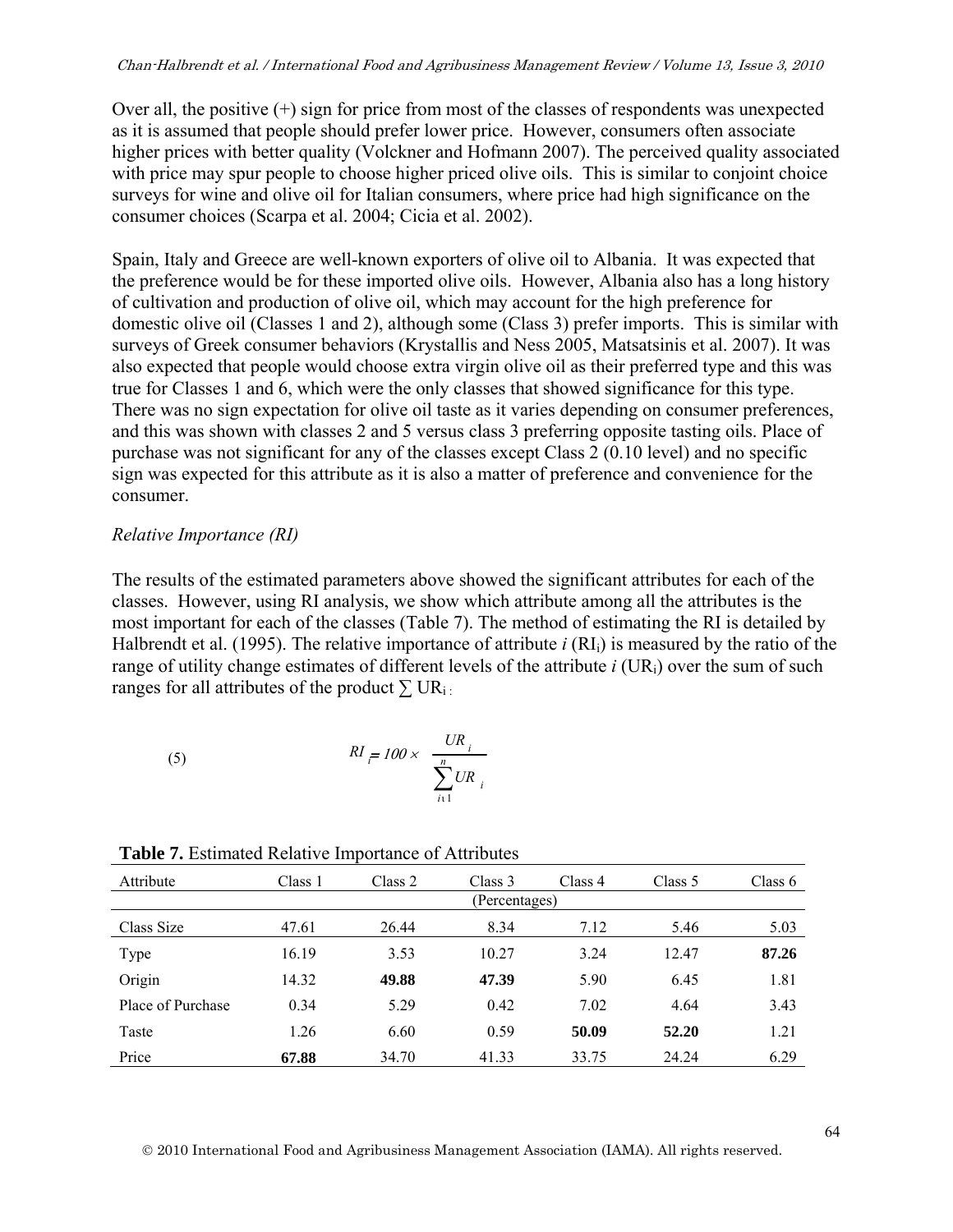Classes 1 and 2 combined make up about 74% of the total number of respondents (Table 8). The rest of the 26% is split between the remaining four classes. Class 1 has the largest class size with about 48% of respondents, followed by Class 2 at 26%, Class 3 at about 8%, Class 4 at 7%, Class 5 at 6% and Class 6 at 5%.

Class 1 chose price (67%) as the most important attribute followed by type (16%) and origin (14%). The significance of high price is reflected in its relative importance for this group. Though this group prefers locally produced olive oil, they place more importance on price than on the other two significant attributes. This is contrary to Greek consumers (Matsatsinis et al, 2007) and similar to French and Italian consumers (Siskos et al. 2001, Scarpa and Del Giudice 2004, Cicia et al. 2002) who place price as the one of the most important factors in purchasing olive oil.

Class 2 is also a group that prefers higher prices for locally produced olive oil, but almost 50% of the class chose origin as the most important attribute, followed by price at about 34%. Minimal importance was given to taste  $(7%)$ , where the product was purchased  $(5%)$  and the type of olive oil (4%). In other words, this group strongly prefers local olive oil, which is similar to an Albanian food preference survey in which more than 80% of consumers preferred domestic products (CRSSD 2005 on olive oil and Civici et al., 2004 on wine).

Like Class 2, the origin of the product (47%) and its price (41%) were the two most preferred attributes in Class 3, though in this class imported olive oil was preferred to instead of domestic. So this group prefers imports and willing to pay higher price for them.

In the Classes 2 and 3, origin and price were the most important attributes, but in Classes 4 and 5 taste is the most important attribute (50% and 52%, respectively), followed by price (34% and 24%, respectively). Class 4 likes bitter and Class 5 likes pungent taste.

In class 6 more than 87% of the respondents chose type of olive oil as the most important attribute. The remaining attributes constitute the remaining percent of importance (13%).

To sum up, each class showed distinctly their top importance attribute: Class one for price, class two for domestic olive oil, class three for imported olive oil, class four for bitter taste, class five for pungent taste and class six for extra virgin olive oil.

The above analysis showed the relative importance of each class' attributes, but to determine the types of consumers for each of the six classes for marketing purposes we analyzed the sociodemographics data. The socio-demographics used in most consumer studies are gender, age, education and income. For the socio-demographic analysis of this study, household size and knowledge of the different types of olive oil (Knowledge of Difference) were also included for the analysis (Table 8).

Socio-demographic analysis indicates that Class 1 comes from lower income households. Classes 2 and 5 showed no significant socio-demographics to indicate the types of people included in these groups. Class 3, which has the largest number of significant sociodemographics, is comprised of older females who are not likely high school graduates, but are from higher income households. They also do not have prior knowledge regarding the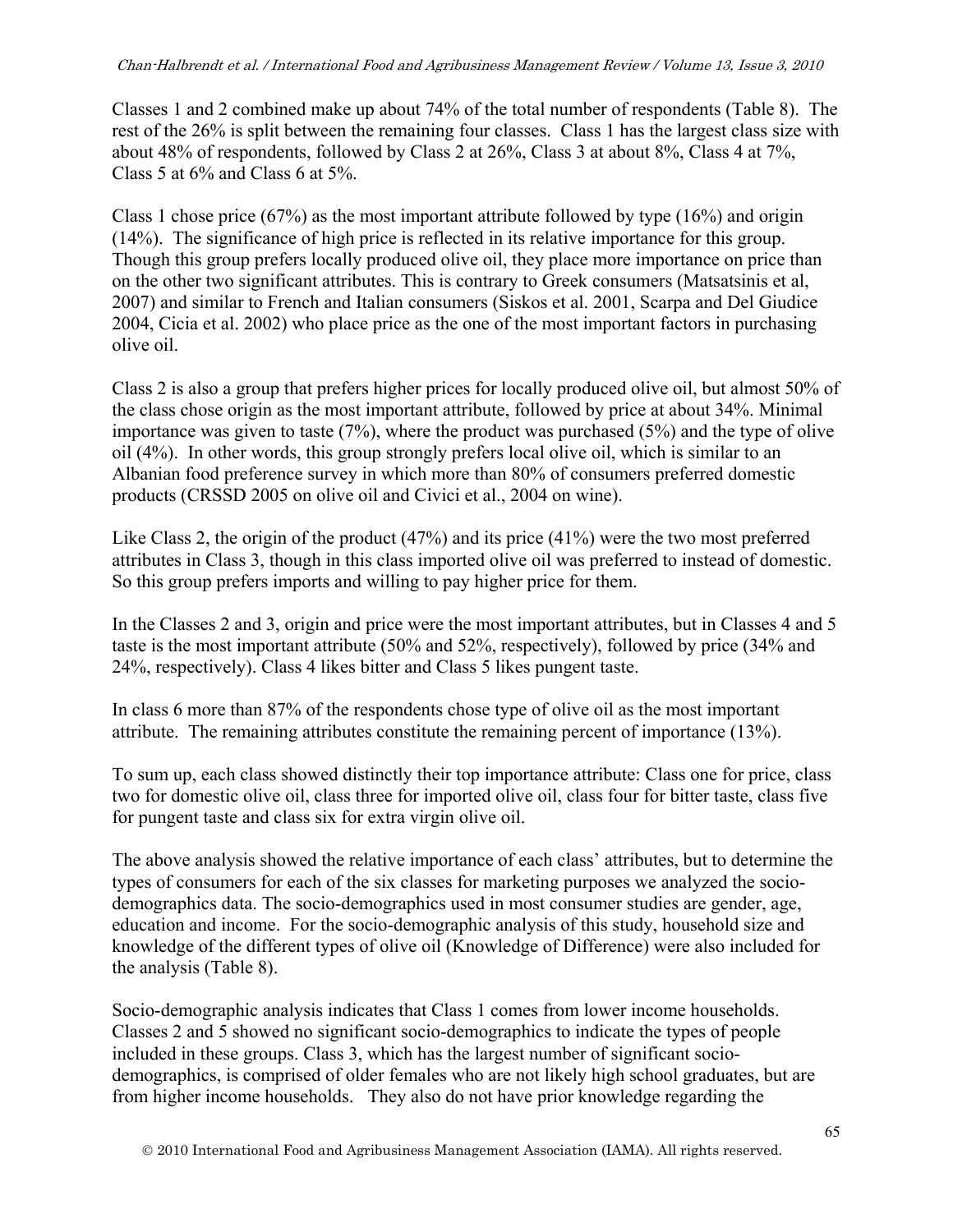differences between the types of olive oils. The characteristics of this class are very similar with the female consumers described in a survey conducted by Krystallis and Ness (2004). Class 4 is comprised of people who are knowledgeable about the different oil types and Class 6 is a male dominated group from small households.

| Covariates                               | Class 1    | Class 2  | Class 3    | Class 4    | Class 5  | Class 6    |
|------------------------------------------|------------|----------|------------|------------|----------|------------|
| <b>GENDER</b>                            |            |          |            |            |          |            |
|                                          |            |          |            |            |          |            |
| Male                                     | 0.082      | 0.006    | $-0.949**$ | 0.263      | $-0.025$ | $0.624*$   |
| Female                                   | $-0.082$   | $-0.006$ | $0.949**$  | $-0.263$   | 0.025    | $-0.624*$  |
| <b>EDUCATION</b>                         |            |          |            |            |          |            |
| Elementary                               | 0.394      | 0.789    | 1.349      | 1.940      | $-2.090$ | $-2.381$   |
| High School                              | $-0.330$   | $-0.194$ | $-1.330*$  | $-0.896$   | 1.319    | 1.430      |
| University                               | $-0.064$   | $-0.595$ | $-0.019$   | $-1.043$   | 0.771    | 0.951      |
| <b>INCOME</b>                            | $-0.253**$ | $-0.125$ | $0.342**$  | 0.153      | $-0.120$ | 0.003      |
| <b>AGE</b>                               | $-0.017$   | 0.006    | $0.037*$   | 0.006      | $-0.024$ | $-0.008$   |
| <b>KNOWLEDGE OF</b><br><b>DIFFERENCE</b> |            |          |            |            |          |            |
| Yes                                      | $-0.191$   | 0.041    | $-0.728**$ | $0.751**$  | $-0.003$ | 0.130      |
| N <sub>o</sub>                           | 0.191      | $-0.041$ | $0.728**$  | $-0.751**$ | 0.003    | $-0.130$   |
| HOUSEHOLD SIZE                           | 0.054      | 0.142    | 0.212      | 0.131      | 0.055    | $-0.594**$ |

| Table 8. Socio-demographic Estimates by Class |  |  |  |  |
|-----------------------------------------------|--|--|--|--|
|-----------------------------------------------|--|--|--|--|

# **Discussion**

To sum up the different results (utilities estimation, attribute importance and socio-demographic analysis), we can indicate that Class 1 respondents preferred extra virgin domestic olive oil and willing to pay higher prices, but were from lower income households, which was contrary to our expectations. Its members considered price as the most important attribute out of the five but, in general, low income people are not as willing to pay higher prices for food items. However, it may be that Albanians see olive oil as a healthier oil and as such, are willing to pay more for it. In addition, the average consumer in Tirana is not familiar with quality criterion of olive oils. Currently, Albania has weak food quality and safety assurance enforcement such that consumers have to rely on their uneducated judgments and experience to gauge quality. As a result, Albanian consumers behave just as any other consumers in the presence of asymmetric or vague information on the product, and use price as an indicator of quality (Sandalidou et al. 2002, Anania and Nistico 2004, Cicia et al. 2002).

Class 2 respondents consider origin to be the most important attribute. This class combined with Class 1 together account for almost 75% of the respondents who preferred domestic olive oil.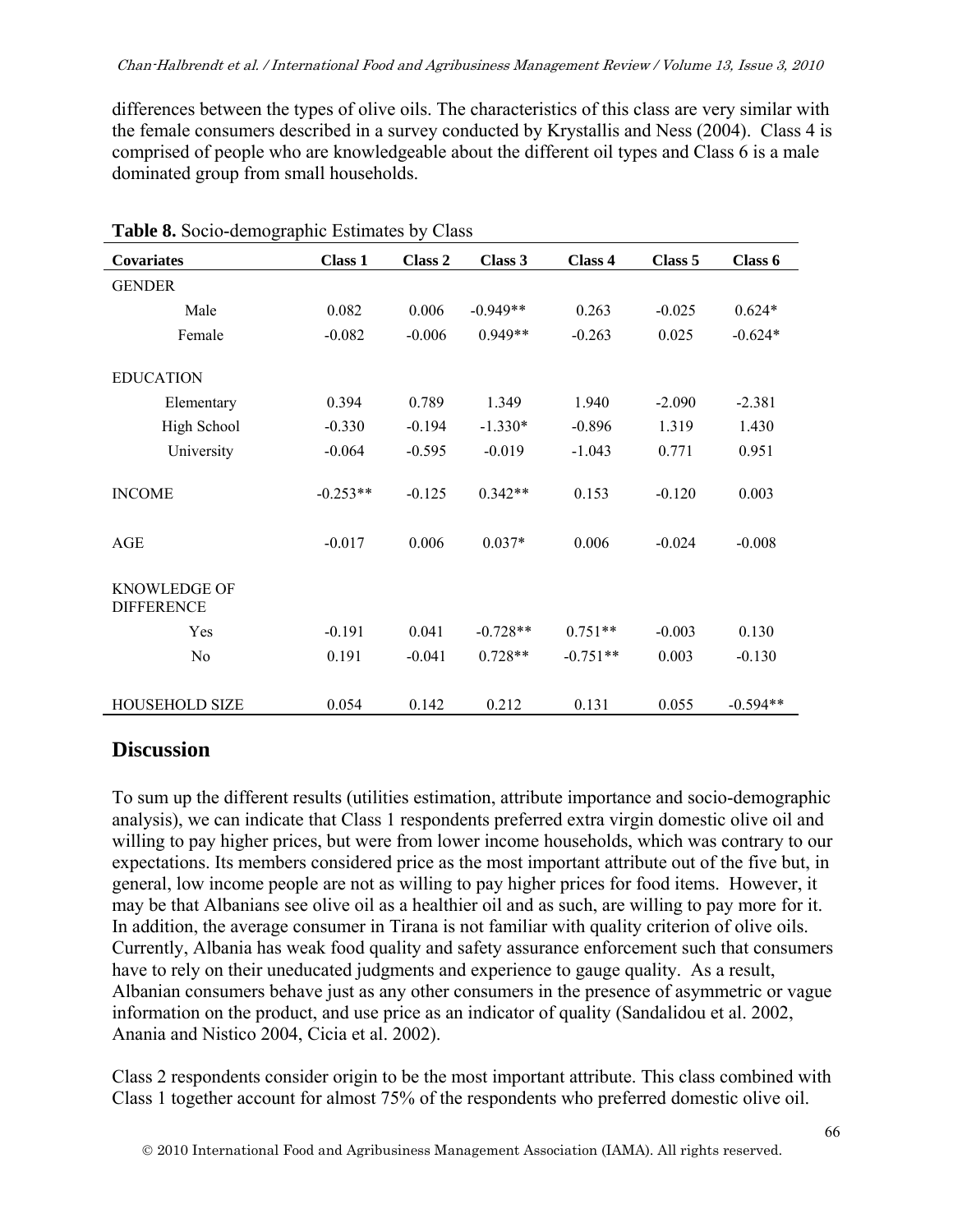Even with preferences for higher priced domestic olive oil, the reality with over 1,000 tons of imports, some of the consumers of this group might still be purchasing imported olive oils. Albania's olive oil prices range from USD\$ 3-5 dollars per liter, while prices from Spain, Italy and Greece are higher. Spanish olive oil has the lowest prices at \$6.25 per liter, with import taxes driving the prices Albanians pay even higher. As mentioned above, without prior knowledge of or familiarity with these products, price is often used as an indicator of quality. As olive oil is a staple part of the Albanian diet, people will tend to purchase good quality items to consume. As a result Albanians might choose to purchase imported olive oil as they interpret the higher prices as indicating a good quality olive oil. Often quality can be standardized and labeled that indicates its quality. However if the label is not recognized by the consumers, they would most likely choose other olive oils that are more well-known or default to using price as a quality indicator.

In Class 3, which is comprised of older females who generally prefer imported olive oil and higher prices, the imported products were likely seen as being higher quality. Imports are perceived being produced in a more secure and controlled environment with more available information regarding safety issues (Civici et al, 2004). Since the females and retired males who usually take care of everyday food purchases tend to be more risk averse, they focus on food safety when selecting their everyday food purchases. In this survey, their orientation towards imported products appears to be a result of their perception of the affiliation between imports and safety. It is not surprising that this group exhibits no significant preferences based on type, as its members do not have knowledge of the different olive oil types. This lack of product knowledge can lead to a reliance on price as a marketing cue for product quality (Volckner and Hofmann 2007, Verdu-Jover et al. 2004, Zeithaml 1988 quoted at Veale and Quester 2009, Gabor and Granger 1966, Kupiec and Revell 2001), which results in a preference for higher priced olive oils. Other studies show that origin is also taken as a proxy for quality (Cicia et al., 2002, Scarpa and Del Giudice 2004)). High income families, such as those found in Class 3, are more likely to be able to afford and be willing to pay the higher price demanded for olive oils imported from well-known producers such as Spain, Italy and Greece.

Classes 4 and 5 showed statistically significant preference only for taste and price, with taste ranked as the most important attribute. Together these two classes make up about 13% of the total number of respondents. Although Class 5 did not show any significant sociodemographics, Class 4 showed significant knowledge in the difference between the types of olive oil, which allowed them to form a specific olive oil preference. This is useful for producers in marketing to label their products as it can be exploited to enhance product recognition. Some classes had a specific taste preference for bitter (Class 4) and pungent (Class 5) and both are willing to pay higher prices for their preference. Though this population segment is small, it creates the potential for small niche markets that cater to specific consumers. As these consumers are willing to pay higher prices for their preferred product, these niche markets can produce high quality olive oil directed towards such consumers.

Class 6 had significant preference for types of olive oil and considered this attribute to be the most important. This class was also the only class that showed a negative, though not statistically significant price preference. Type of olive oil seemed to entirely determine their purchasing decisions. It would be of interest to learn how much this class would be willing to pay more for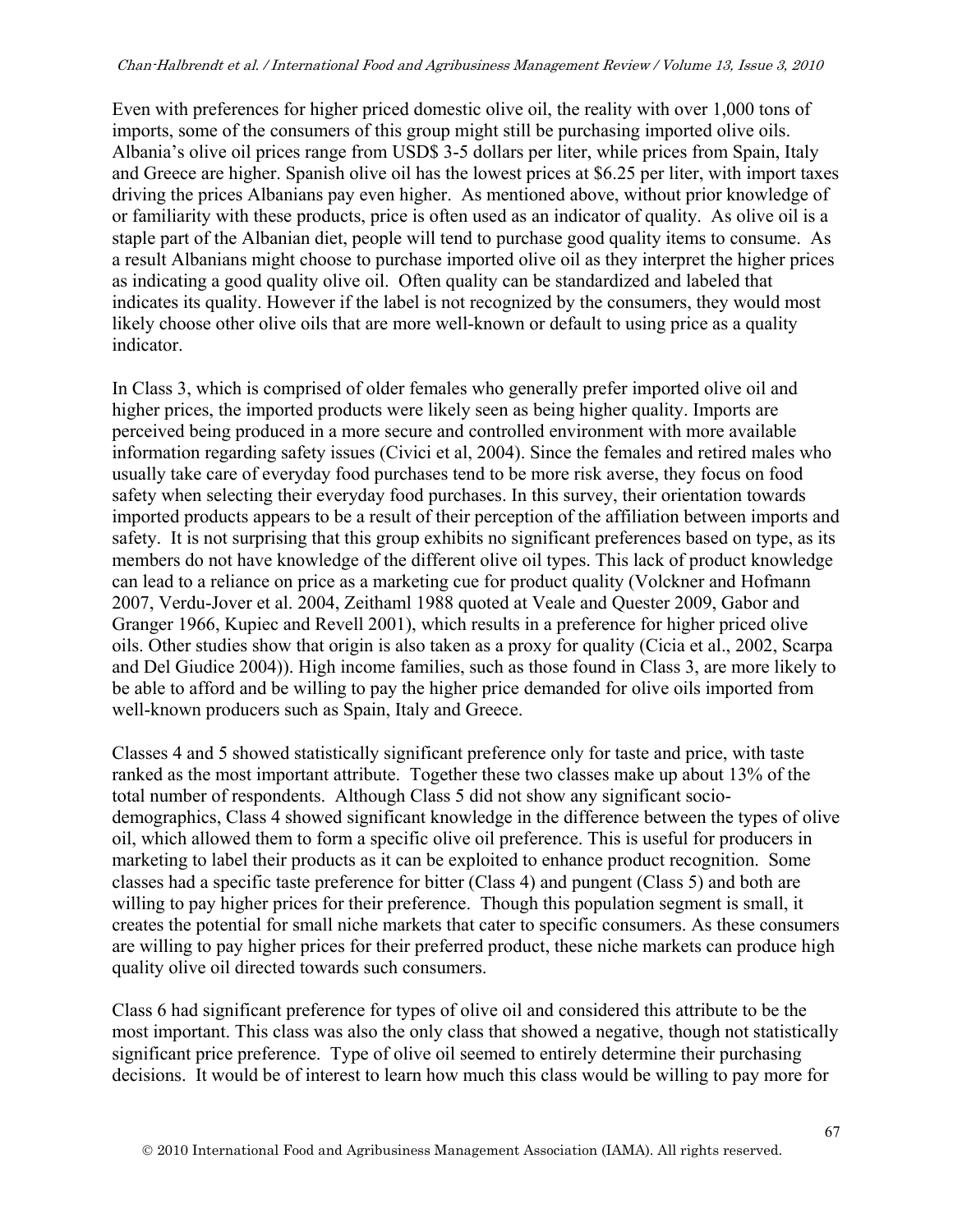their desired olive oil product. To do so, willingness-to-pay could be determined for Class 6 in terms of purchasing extra virgin olive oil or virgin olive oil as opposed to normal olive oil.

#### *Willingness to Pay (WTP)*

Willingness to pay as defined in equation 6 shows the maximum amount of money that consumers are willing to pay for changes in product attributes. Willingness to pay can be determined using the ratio of the difference of the attribute coefficients to the negative of the coefficient of the monetary attribute (Colombo et al. 2008). In this study, the WTP equation is as follows:

(6) 
$$
WTP = -\frac{1}{\beta_m} (V^1 - V^0)
$$

Where,  $\beta_m$  is the parameter estimate of price, and V<sup>0</sup> and V<sup>1</sup> are the initial utility and after change utility of an attribute, respectively. This willingness to pay for Class 6 respondents is an additional 12.2 leks to upgrade from virgin to extra virgin olive oil and 13.8 leks from normal to extra virgin.

## **Conclusion**

Changes in the Albanian economy have led to changes in consumer behavior and preferences for the olive oil. Understanding consumer preferences is important for stakeholders and government policy makers in marketing their products as well as producing the products preferred by their consumers. These preferences can be determined through the attributes and/or characteristics of the olive oil product, and consumer types can be inferred from the choices that they make amongst those attributes.

Results of latent class show 6 different classes of people with different olive oil preferences. A majority of respondents preferred a specific type or taste of higher priced, domestic olive oil, though a small percentage preferred imported oil. Overall, a majority of the respondents chose price to be among the most important attributes.

The overall picture shows a strong demand for quality. Origin is a key choice factor for three out of six consumers' segments, altogether representing 82% of respondents. Also, there is not a direct correspondence between low income and preference for low prices, as high prices are considered one of the few reliable proxies for quality.

Most of the consumers show a preference for Albanian olive oil, even though trade statistics show that imports are growing. This can be explained by the fact that imported olive oil is generally considered higher quality. From the study, Albanian olive oil would be preferred, but consumers have little confidence in the quality and food safety standards of the domestic commercial processor since commercial fraud is common due to underfunded regulating authorities to carry out their duties (World Bank 2007). Many consumers still choose to buy olive oil directly from farmers they know, as they trust the quality of their products more than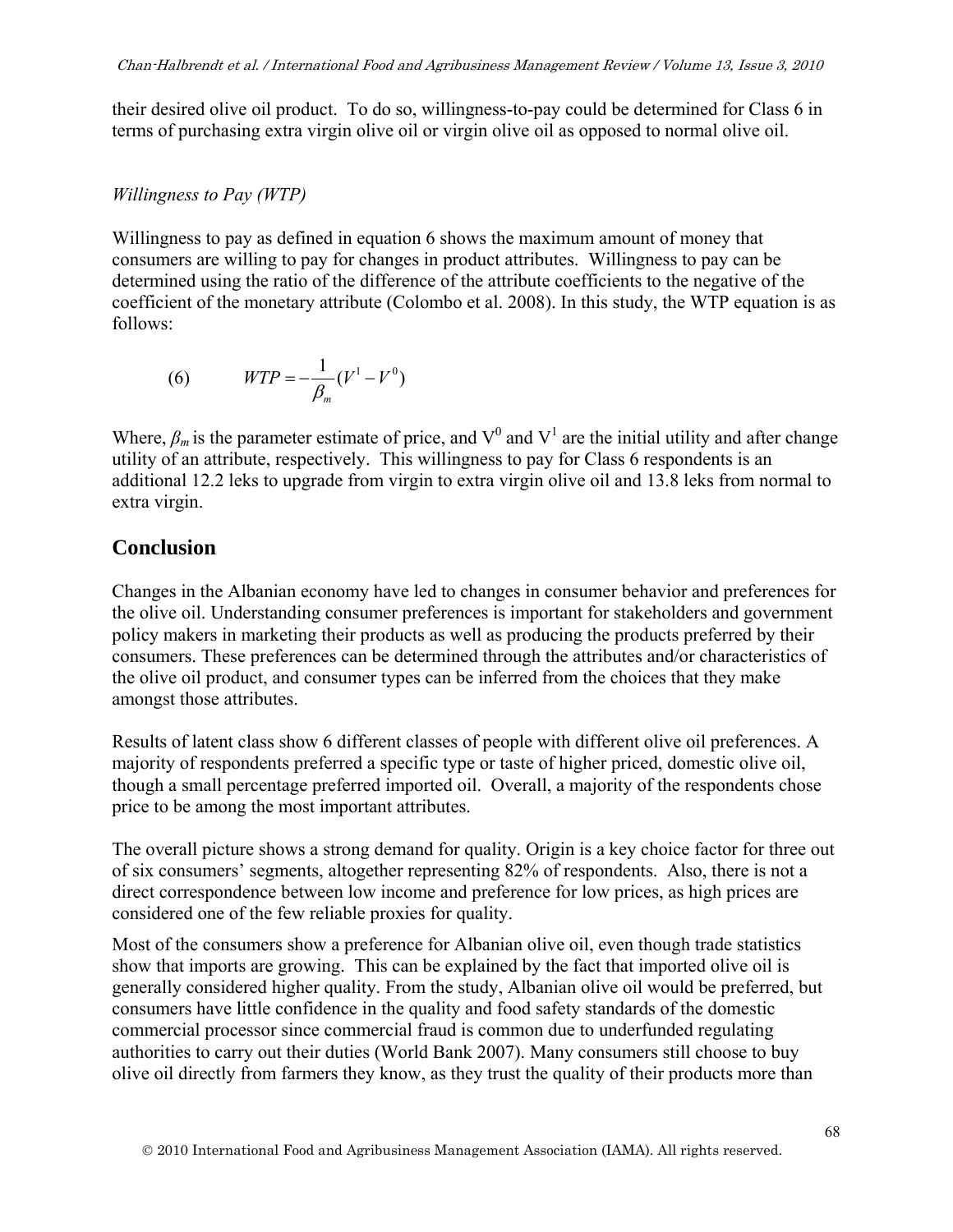commercial processors. All these factors create ideal conditions for branding, for promotion of quality for niche markets.

A key issue for improving customer's confidence is to set transparent standards and regulate compliance. Albanian standards on paper for olive oil are comparable to the standards provisions included in 1995 European Union regulation (i.e. EC Regulation 656/95). Since 1995, however, some changes have been introduced in the EU rules. This will require modification of the Albanian legislation to keep up with European Union system of rules (the *acquis communautaire*).

In addition, the Albanian institutions in charge of controlling and promoting the olive oil industry have to seriously begin to focus on strengthening the standards of food safety and quality certification to gain Albanian consumers' confidence on domestic labeling and standards. Only if consumers eventually gain confidence in the correlation between quality declared in the label and actual quality of product, then high price will be no more be considered the best proxy for quality.

This study showed that there is a high demand for Albanian olive oil. Furthermore, the majority of respondents indicate they are willing to pay a higher price for the product. However, in reality, there is a substantial amount of imported olive oil, which indicates there exist a demand for imports. Again, this could be due to the perceived higher quality of imported olive oil. Albania needs to have standardized regulations for quality and branding/labeling of domestic products, which will be recognized nationally and internationally in order for people to trust the quality of their products. In addition, the olive oil industry needs to educate and market to both current and potential consumers regarding the quality of domestic olive oil.

The Albanian olive oil industry's future outlook is positive. Incorporating consumer preferences into a product development and marketing strategy could benefit the industry in improving domestic sales. Knowing the olive oil attributes preferred by the consumers can help suppliers improve and define their market segments and niches, which are clearly characterized in this study. This market segmentation information can be used by olive oil producers and by food distribution operators to adapt their offerings.

As found in this study, a majority of the respondents are willing to pay higher prices for domestic olive oil but imports are still a large share of their consumption. This result is in line with different olive oil and food product studies, which showed that with vague knowledge of and information on quality differences, consumers use price as a quality indicator. Such findings have many implications for companies and institutions. Albanian companies of quality products can use a price leader strategy to set themselves apart from other companies that produce lower quality products. In addition, the institutions in charge of controlling and promoting the olive oil industry have to focus on issues such as food safety and quality certification.

There are also small niche markets for specific characteristics of olive oil such as taste and type, indicating an opportunity for a variety of olive oil products. Specifically, Albanian producers can offer different olive oils in terms of acidity, aroma, taste and color by diversifying the genotypes and regions of culture of the raw olives. A further study of the various types and tastes of olive oils is needed to better understand the specialized preferences of consumers. Table 9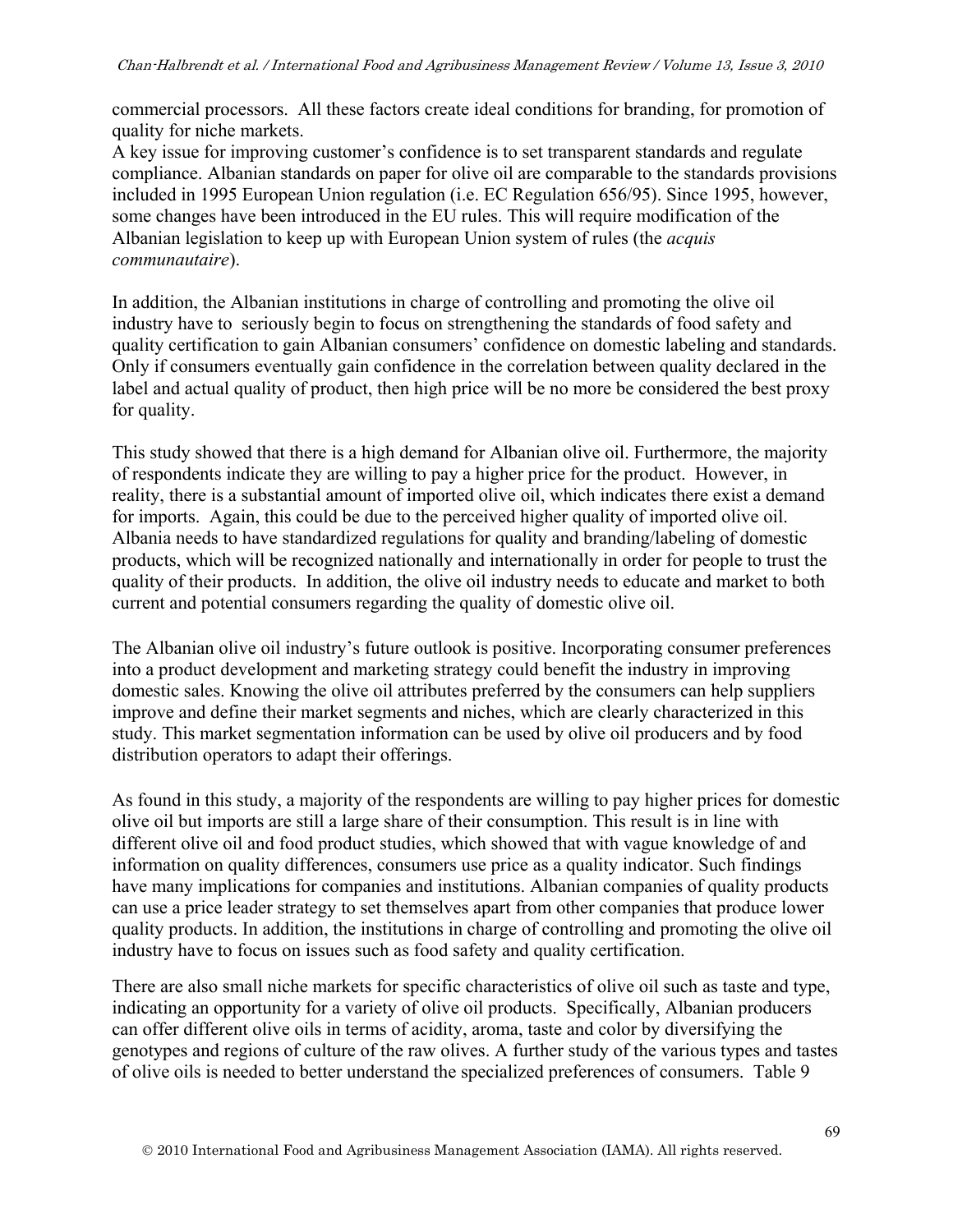(see Appendix) summarizes the results of the study by classes and the respective recommendations to the industry and government bodies.

Educating consumers about all aspects of olive oil production is much needed and could also help in promoting olive oil consumption, particularly in regions such as northern Albania which are not familiar with the product types. Promoting the substitution of domestic olive oil for fats from other oils may also encourage import substitution of olive oil and even facilitate exports.

The olive oil industry in Albania is growing and the future outlook for the industry is positive. Incorporating consumer preferences into product development and marketing will benefit the industry and help in selling the product to the consumers. With the increase in olive oil production, knowledge of consumer preferences will help satisfy consumer demand and assist local producers in competing with imported products, producing a more diversified domestic market.

# **Acknowledgement**

The authors would like to thank the Albania-Hawaii Higher Education and Economic Development (AHEED) project for making this collaborative research possible and to Jean-Lepczyk and Quanguo Zhang for their time and assistance with preparation of this paper.

## **References**

- Adamowicz, W., Swait J., Boxall, J., Louviere, J.J. and M.Williams. 1996. Perceptions versus Objective Measurement of Environmental Valuation. *Journal of Environmental Economics and Management* 32:65-84.
- Anania, G. and R. Nisticò, R. 2004. Public Regulation as a Substitute for Trust in Quality Food Markets: What if the Trust Substitute cannot be Fully Trusted? *Journal of Institutional and Theoretical Economics JITE.* 160: 681–701. ISSN 0932-4569
- Berisha, A. and V. Mara. 2005. Role of diets in Balkan countries, as part of Mediterranean diets, in people's health. *Albanian Journal of Agricultural Sciences*, 1(1) Tirane, Albania.
- Blamey, R., Bennett, J., Louviere, J., Morrison, M. and J. Rolfe. 1999. *The use of policy labels in environmental choice modeling studies.* Canberra: University of New South Wales.
- Bullock, C.H., Elston, D.A., and N.A. Chalmers. 1998. An Application of Economic Choice Experiments to a Traditional Land Use: Deer Hunting and Landscape Change in the Scottish Highlands. *Journal of Environmental Management.* 52(4):335-351.
- Cattin, P. and D.R. Wittink. 1982. Commercial Use of Conjoint Analysis. *Journal of Marketing.* 46:44-53.
- Cicia, G., Giudice, T.D. and R. Scarpa. 2002. Consumers' perception of quality in organic food: A random utility model under preference heterogeneity and choice correlation from rankorderings. *British Food Journal.* 104(3-5): 200-213.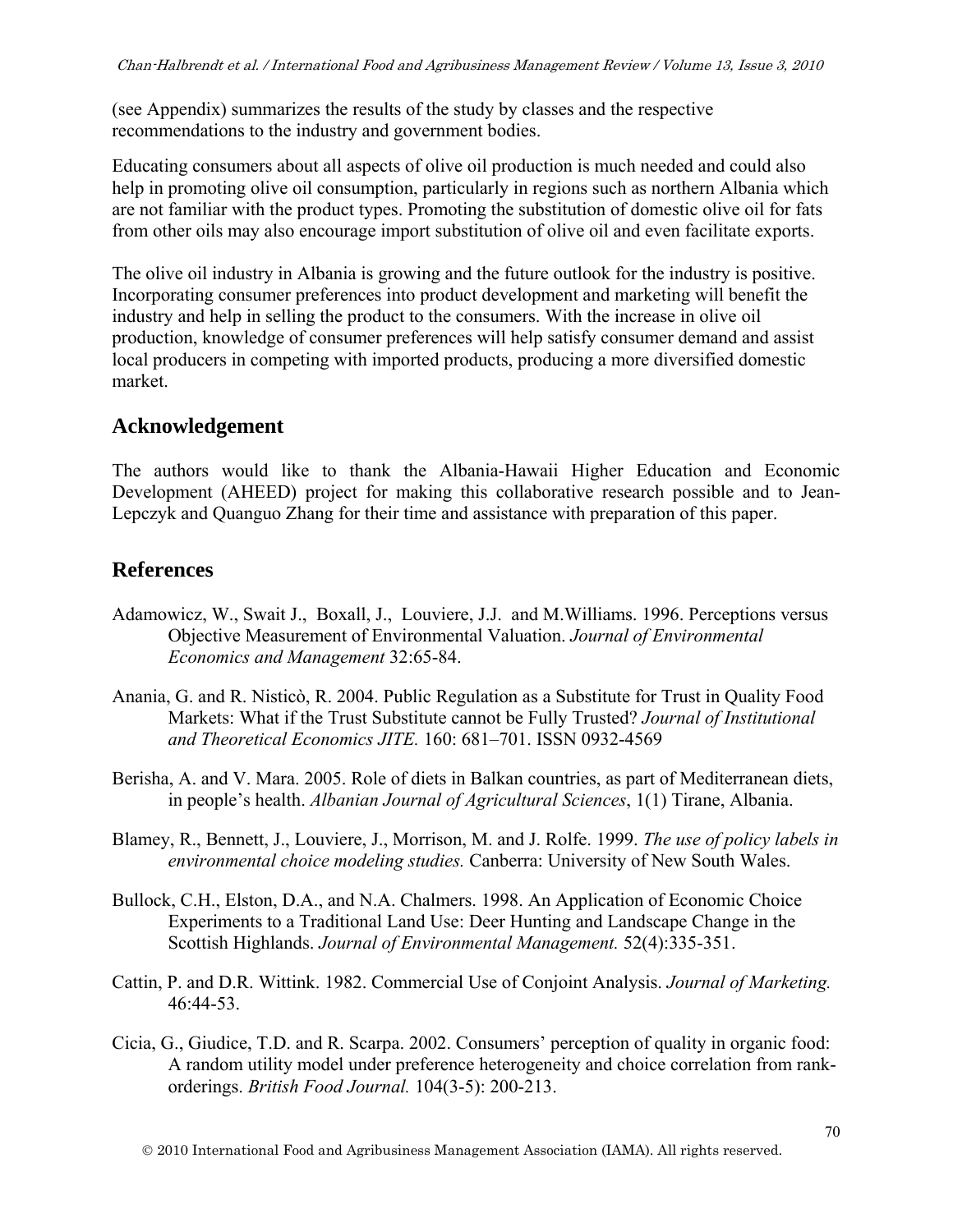- Civici, A., F. Guri, and E. Zhllima. 2004. Wine production and consumer behavior in Albania. *Albanian Bulletin of Agricultural Sciences.* 3(3):34-41.
- Colombo, S., N. Hanley, and J. Louviere. 2008. Modeling preference heterogeneity in stated choice data: an analysis for public goods generated by agriculture. *Stirling Economics Discussion Papers.*
- Center for Rural Studies and Sustainable Development (CRSSD). 2005. Marketing with dignity. *Working paper for OXFAM* .
- Development Solutions Associates (DSA). 2008. Value chain analysis of table olives and olive oil in Albania. *Working paper for USAID Project.*
- Food and Agriculture Organization (FAO). 2003. Food Balance Sheet: Share of Total Dietary Fat Consumption. http://faostat.fao.org/site/368/default.aspx (accessed February 10, 2010).
- Gabor, A. and C.W.J. Granger. 1966. Price as an indicator of quality: report on an inquiry. *Economica*, 33:43-70.
- Ga´zquez-Abad, J.and M. Sa´nchez-Pe´rez. 2009. Factors Influencing Olive Oil Brand Choice in Spain: An Empirical Analysis Using Scanner Data. *Agribusiness,* 25(1):36–55.
- Goering, P. A. 1985. Effects of product trial on consumer expectations, demand, and prices. *Journal of Consumer Research*, 12:74–82.
- Green, P.E. and Y. Wind. 1975. New Ways to Measure Consumers' Judgments. *Harvard Business Review,* 89-108.
- Greene, W. H. and D.A. Hensher. 2003. A latent class model for discrete choice analysis: contrasts with mixed logit. *Transportation Research Part B: Methodological,* 37 (8):681- 698.
- Grigg, D. 2002. Olive oil, the Mediterranean and the world. *GeoJournal* 53: 163–172, Kluwer Academic Publishers. Netherlands.
- Halbrendt, C.K., F.F. Wirth, and G.F. Vaughn. 1991. Conjoint Analysis of the Mid-Atlantic Food-Fish Market for Farm Raised Hybrid Striped Bass. *Southern Journal of Agricultural Economics,* 23: 155-164.
- Halbrendt, C.K., Q. Wang, C. Fraiz, and L. O'Dierno. 1995. Marketing Problems and Opportunities in Mid-Atlantic Seafood Retailing. *American Journal of Agricultural Economics,* 77(5): 1313-1318.
- Hensher, D.A. 1994. Stated preference analysis of travel choices: the state of practice. *Transportation,* 21: 107-133.
- Institute of Statistics (INSTAT). 2001, Census of population and dwellings in Albania, INSTAT post Census publication series, Tirana, Albania.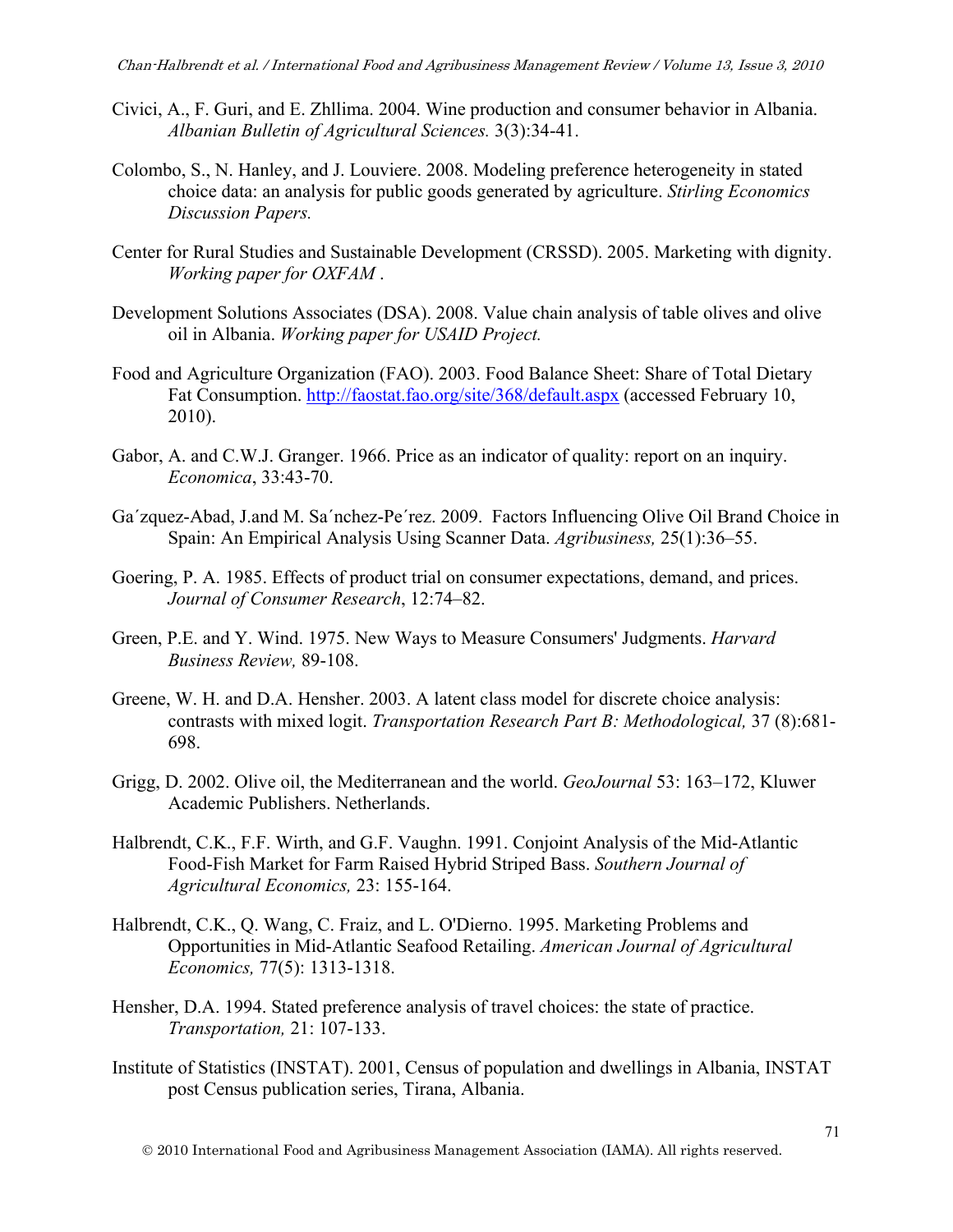- International Olive Oil Council. 2009. Olive products market report summary. *Market Commentary*. http://www.internationaloliveoil.org/COIAdmin/resources/pdf/MarketJanuary-Mach09.pdf (accessed November 2009).
- Johnson, R. and B. Orme. 2003. Getting the most from CBC. Sawtooth Software Research Paper Series. http://www.sawtoothsoftware.com/education/techpap.shtml (accessed March 3, 2010).
- Krystallis, A. and M. Ness. 2005. Consumer Preferences for Quality Foods from a South European Perspective: A Conjoint Analysis Implementation on Greek Olive Oil. *International Food and Agribusiness Management Review*, 8(2):68-91.
- Kupiec, B. and B. Revell. 2001. Measuring consumer quality judgments. *British Food Journal,*  103(1)7-22.
- Lancaster, K. 1966. A New Approach to Consumer Theory. *Journal of Political Economy*. 74(2):132-157.
- Leonetti L, D. Viaggi, and D. Imami. 2009. Analysis of the dynamics of the wine market in Albania. *NEWMEDIT*, forthcoming.
- Living Standards Measurement Study (LSMS). 2002. Food and alcoholic beverages expenditures. Working material for INSTAT computation of household budget. Not published.
- Louviere, J.J. and G.G. Woodworth. 1983. Design and analysis of simulated consumer choice or allocation experiments: An approach based on aggregated data. *Journal of Marketing Research,* 20: 350-367
- Ministry of Agriculture, Food and Consumer Protection (MAFCP). 2007. The Strategy for the Agricultural Development for the period 2007-2013. Policy Document. Tirana, Albania

Magidson, J. and J. Vermunt. 2003. Latent Class Models. http://www.statisticalinnovations.com/articles/sage11.pdf (accessed November 2009).

- Mane, A. and I. Kapaj. 2009. Assessing the comparative advantage of olive oil production in Albania. http://www.ifama.org/library.asp?collection=2009\_budapestandvolume=symposium/104 5 paper.pdf (accessed November 2009).
- Matsatsinis, N.F. , E. Grigoroudis, and A.P. Samaras. 2007. Comparing distributors' judgments to buyers' Preferences-A consumer value analysis in the Greek olive oil market. *International Journal of Retail and Distribution Management*, 35(5):342-362.
- McFadden, D. S. 1974. Conditional logit analysis of qualitative choice behaviour. *Frontiers in econometrics*. New York: Academic Press.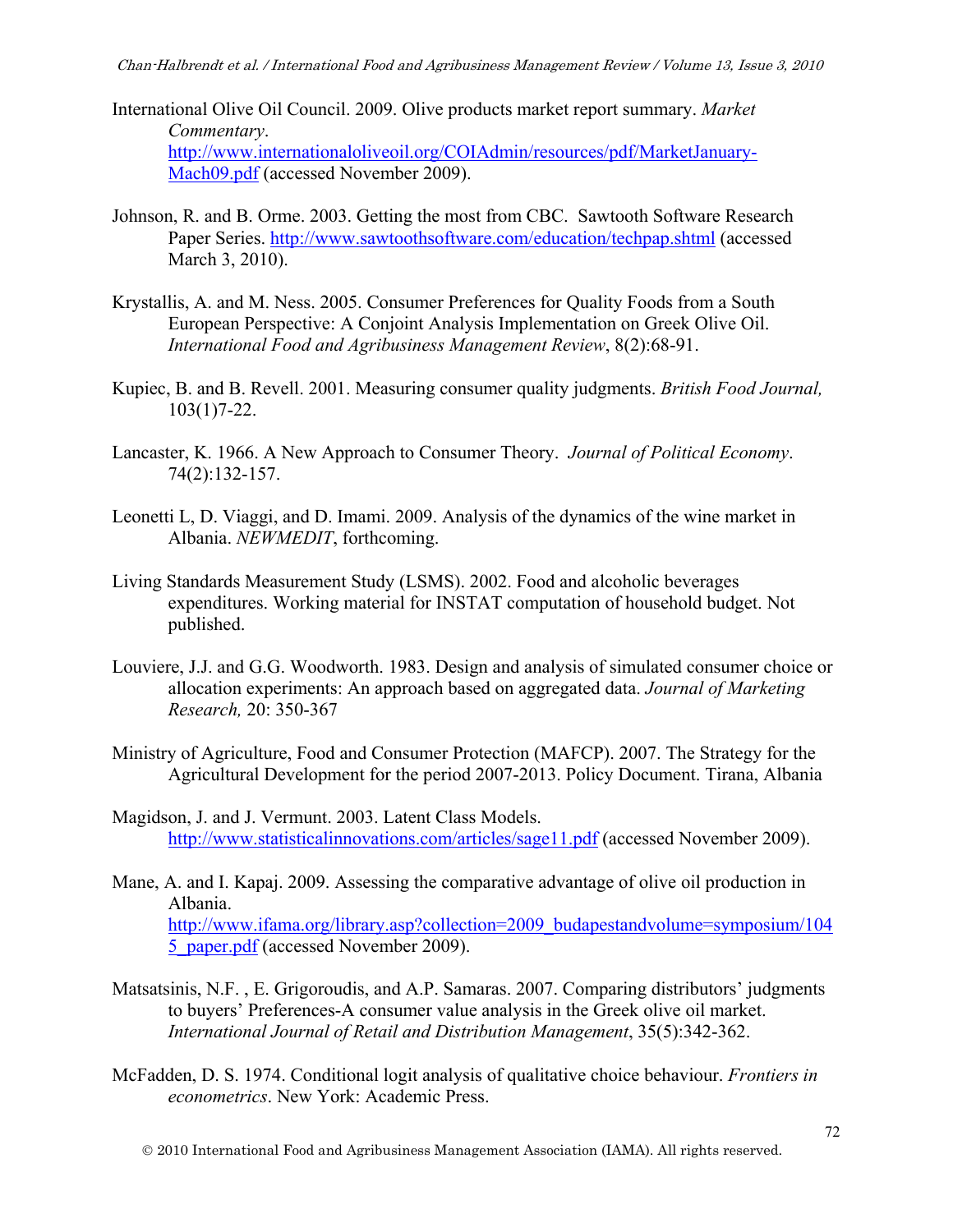- Milon, J.W. and Scrogin, D. 2006. Latent preferences and valuation of wetland ecosystem restoration, Ecological Economics, 56(2), 162-175
- Mtimet, N., Kashiwagi, A.K., Zaibet, L. and N. Masakazu. 2008. Exploring Japanese olive oil consumer behavior, Paper prepared for presentation at the 12th EAAE Congress 'People, Food and Environments: Global Trends and European Strategies', Gent (Belgium), 26-29
- Orme, B. 2005. *Getting Started with Conjoint Analysis: Strategies for Product Design and Pricing Research.* Madison, Wis.: Research Publishers LLC.
- Sandalidou, E., Y. Siskos, and G. Baourakis. 2002. Customers' perspectives on the quality of organic olive oil in Greece-A satisfaction evaluation approach. *British Food Journal,* 104(3-5):391-406.
- Scarpa, R. and T.D. Giudice. 2004. Market segmentation via Mixed Logit: Extra-Virgin Olive Oil in Urban Italy. *Journal of Agricultural and Food Industrial Organization* 2(7).
- Siskos, Y., N.F. Matsatsinis, and G. Baourakis. 2001. Multicriteria analysis in agricultural marketing: The case of French olive oil market. *European Journal of Operational Research* 130:315-331. www.elsevier.com/locate/dsw (accessed November 2009).
- Skreli, E., D. Imami, L. Leonetti, and B. Feraj. 2009. Analysis of the olive and olive oil value chain in Albania through the expert choice method. 4th Annual Meeting of Alb-Shkenca Institute, Tetova, Maqedonia
- Turrell, G., C. Patterson, B. Oldenburg, T. Gould, and M.A. Roy. 2002. The socio-economic patterning of survey participation and non-response error in a multilevel study of food purchasing behaviour: area- and individual-level characteristics. *Public Health Nutrition*, 6(2):181–189.
- Veale, R. and P. Quester. 2009. Do consumer expectations match experience? Predicting the influence of price and country of origin on perceptions of product quality. *International Business Review,* 18:134–144. www.elsevier.com/locate/ibusrev (accessed November 2009).
- Verdu-Jover, A. J., F.J.L. Montes, and M. Fuentes-Fuentes. (2004). Measuring perceptions of quality in food products: The case of red wine. *Food Quality and Preference,* 15:453– 469.
- Volckner, F.and J. Hofmann. 2007. The price-perceived quality relationship: A meta-analytic review and assessment of its determinants. *Marketing Letters*, 18(3):191-196.
- World Bank. 2007. Strategic Policies for a More Competitive Agriculture Sector in Albania, Report No. AAA18-AL, Tirana, Albania.
- Zeithaml, V. A. 1988. Consumer perceptions of price, quality, and value: A means-end model and synthesis of evidence. *Journal of Marketing* 52:2–22.